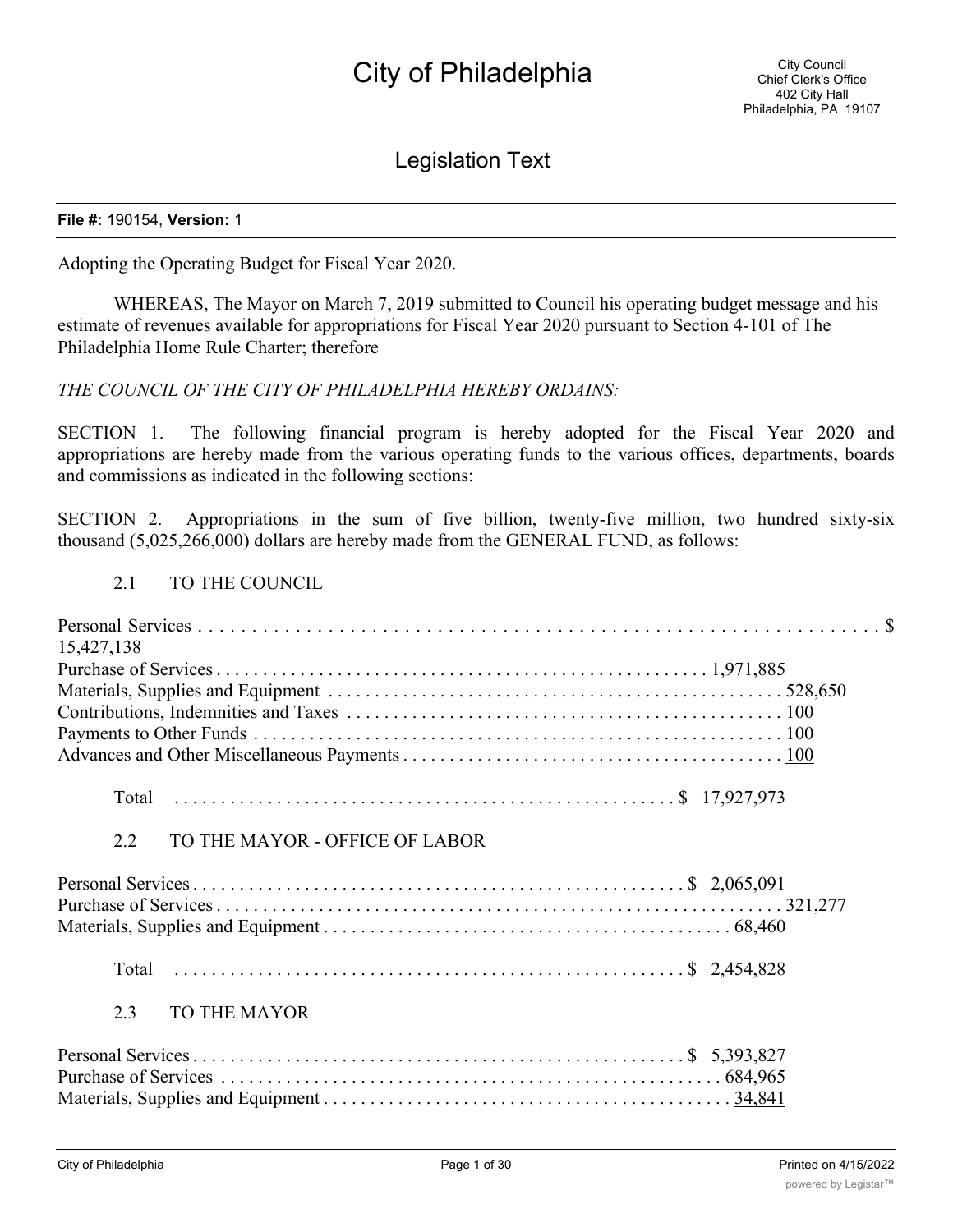| File #: 190154, Version: 1 | and the control of the control of the control of the control of the control of the control of the control of the |
|----------------------------|------------------------------------------------------------------------------------------------------------------|
|                            |                                                                                                                  |
| 2.4                        | TO THE MAYOR - SCHOLARSHIPS                                                                                      |
|                            |                                                                                                                  |
|                            |                                                                                                                  |
|                            | MAYOR - OFFICE OF INNOVATION AND TECHNOLOGY                                                                      |
|                            |                                                                                                                  |
|                            |                                                                                                                  |
|                            | MAYOR - OFFICE OF COMMUNITY EMPOWERMENT AND OPPORTUNITY                                                          |
|                            |                                                                                                                  |
|                            |                                                                                                                  |
|                            | MAYOR - OFFICE OF ARTS AND CULTURE AND THE CREATIVE ECONOMY - ART<br><b>MUSEUM SUBSIDY</b>                       |
|                            |                                                                                                                  |
| Total                      | \$2,550,000                                                                                                      |
|                            | MAYOR - OFFICE OF ARTS AND CULTURE AND THE CREATIVE ECONOMY - MURAL<br><b>ARTS PROGRAM</b>                       |
|                            |                                                                                                                  |
|                            |                                                                                                                  |
|                            | MAYOR - OFFICE OF ARTS AND CULTURE AND THE CREATIVE ECONOMY                                                      |
|                            |                                                                                                                  |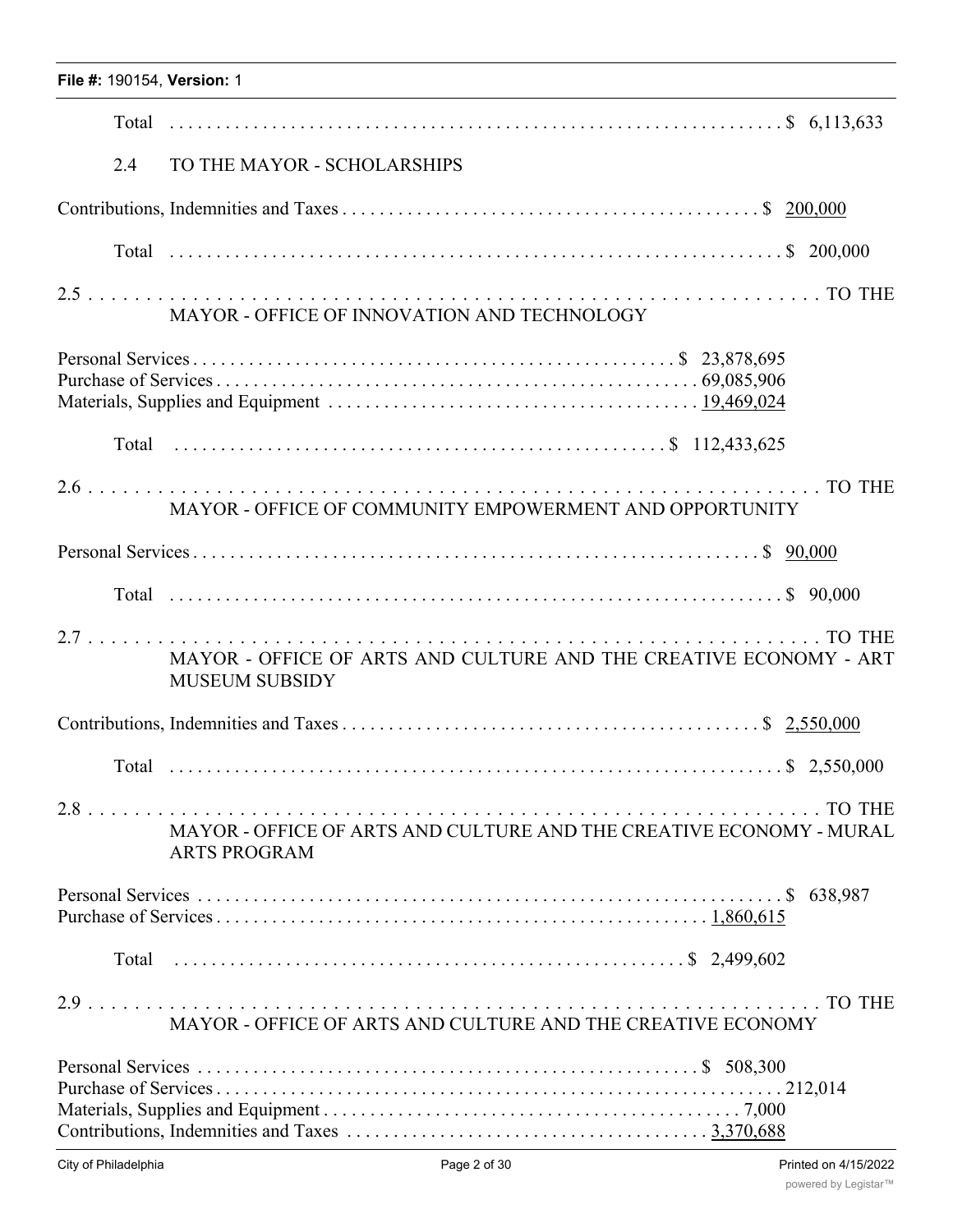|  |  |  | File #: 190154, Version: 1 |  |
|--|--|--|----------------------------|--|
|--|--|--|----------------------------|--|

| MAYOR - OFFICE OF THE INSPECTOR GENERAL            |
|----------------------------------------------------|
|                                                    |
|                                                    |
| MAYOR - OFFICE OF THE CHIEF ADMINISTRATIVE OFFICER |
|                                                    |
|                                                    |
| <b>MAYOR - OFFICE OF EDUCATION</b>                 |
|                                                    |
|                                                    |
| DEPARTMENT OF PLANNING AND DEVELOPMENT             |
|                                                    |
| 11,810,746                                         |
| TO THE MANAGING DIRECTOR<br>2.14                   |
|                                                    |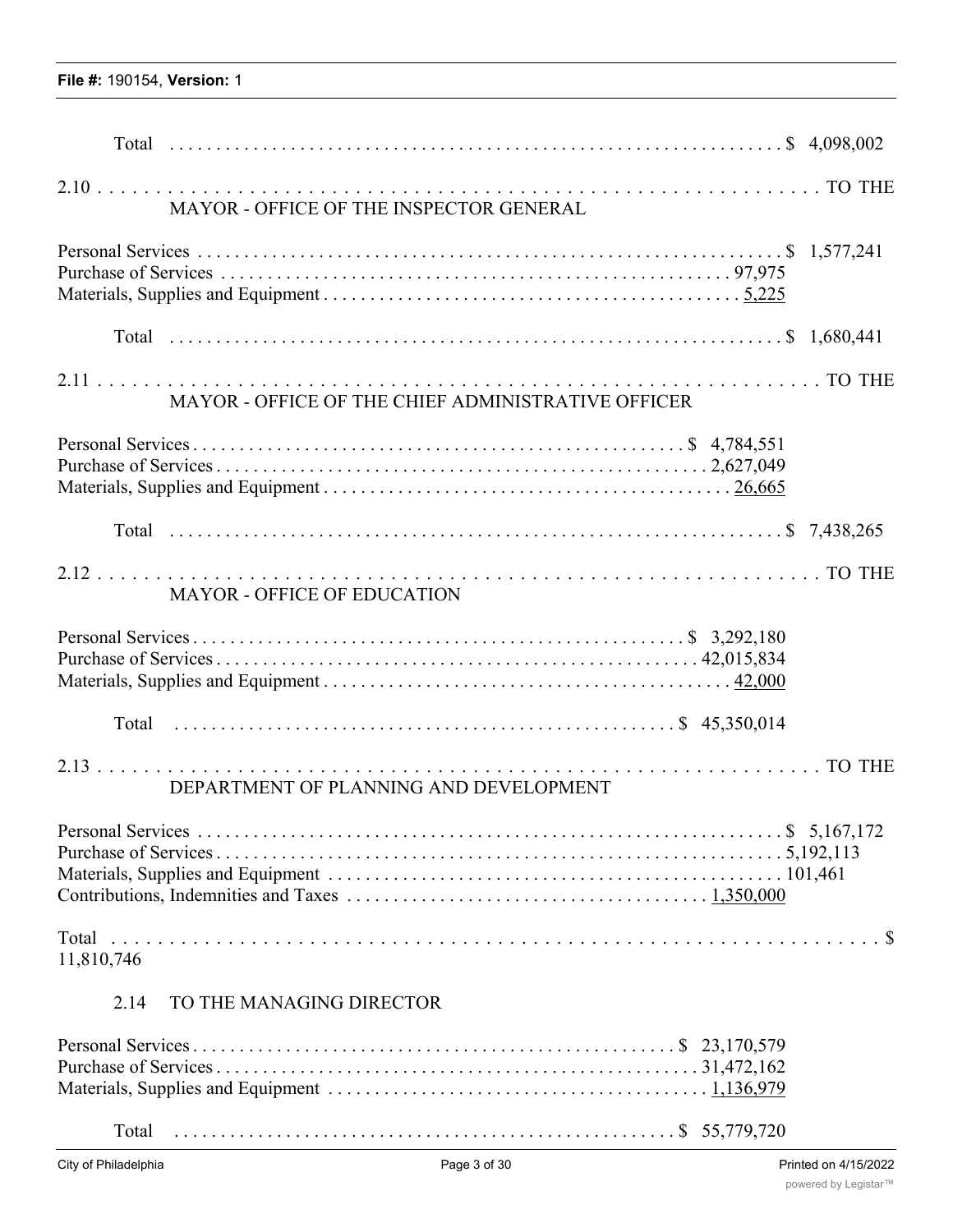# 2.15 TO THE MANAGING DIRECTOR - LEGAL SERVICES

| 50,439,541                                                        |
|-------------------------------------------------------------------|
| TO THE MANAGING DIRECTOR - OFFICE OF FLEET MANAGEMENT<br>2.16     |
| 19,416,871                                                        |
|                                                                   |
| 50,114,034                                                        |
| MANAGING DIRECTOR - OFFICE OF FLEET MANAGEMENT - VEHICLE PURCHASE |
|                                                                   |
|                                                                   |
| TO THE POLICE DEPARTMENT<br>2.18                                  |
| 718,359,324                                                       |
| 741,165,097                                                       |
| 2.19 TO THE DEPARTMENT OF STREETS                                 |
| 90,464,913                                                        |
| 157,032,932                                                       |

## 2.20 TO THE FIRE DEPARTMENT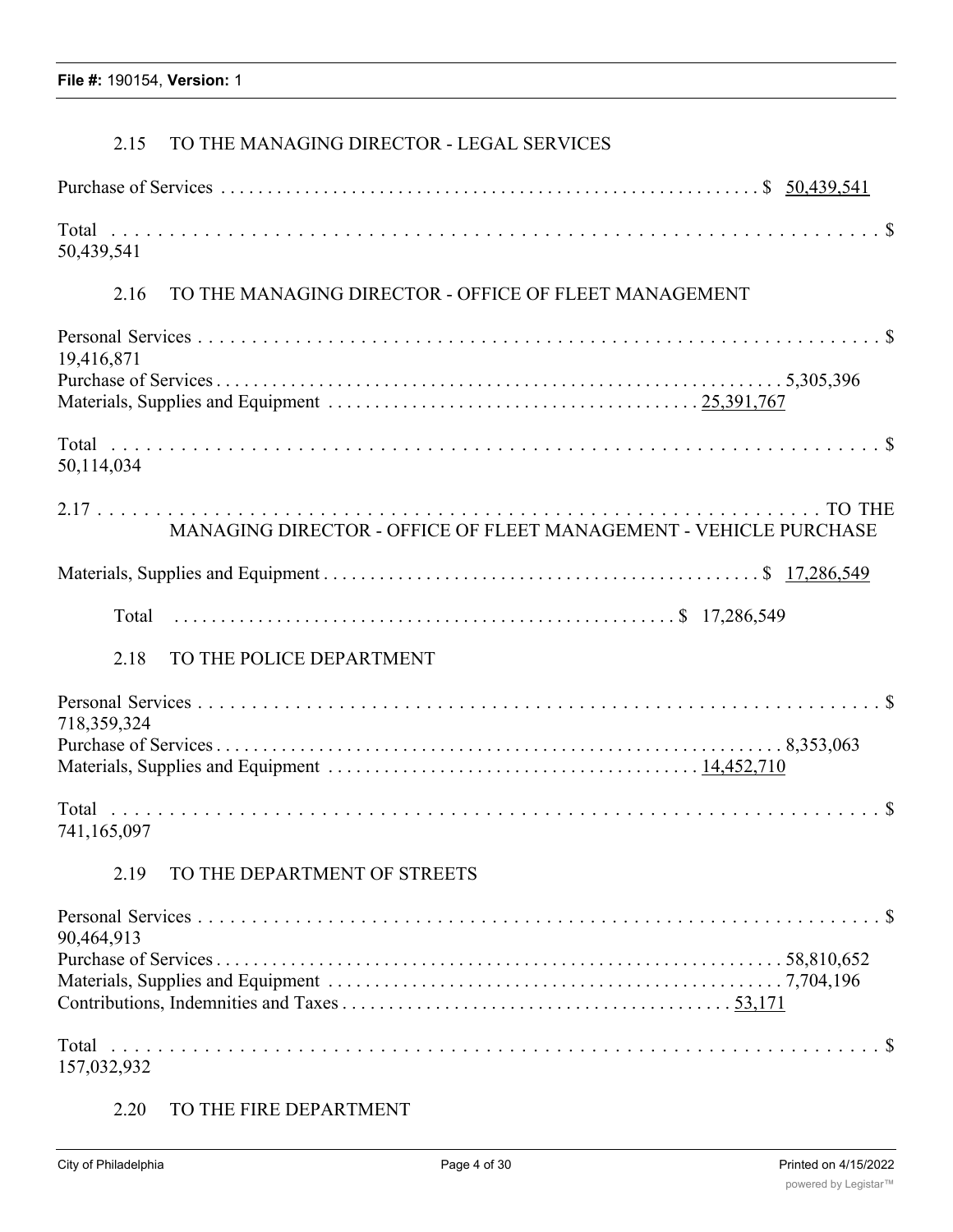| 273,966,292 |  |
|-------------|--|
|             |  |
|             |  |
| 298,549,278 |  |

# 2.21 TO THE DEPARTMENT OF PUBLIC HEALTH

|            | DEPARTMENT OF PUBLIC HEALTH - OFFICE OF BEHAVIORAL HEALTH AND<br><b>INTELLECTUAL DISABILITY</b> |  |
|------------|-------------------------------------------------------------------------------------------------|--|
|            |                                                                                                 |  |
|            |                                                                                                 |  |
| 2.23       | TO THE DEPARTMENT OF PARKS AND RECREATION                                                       |  |
|            |                                                                                                 |  |
| 65,058,055 |                                                                                                 |  |

# 2.24 TO THE DEPARTMENT OF PUBLIC PROPERTY

| 68,691,597 |  |
|------------|--|
|            |  |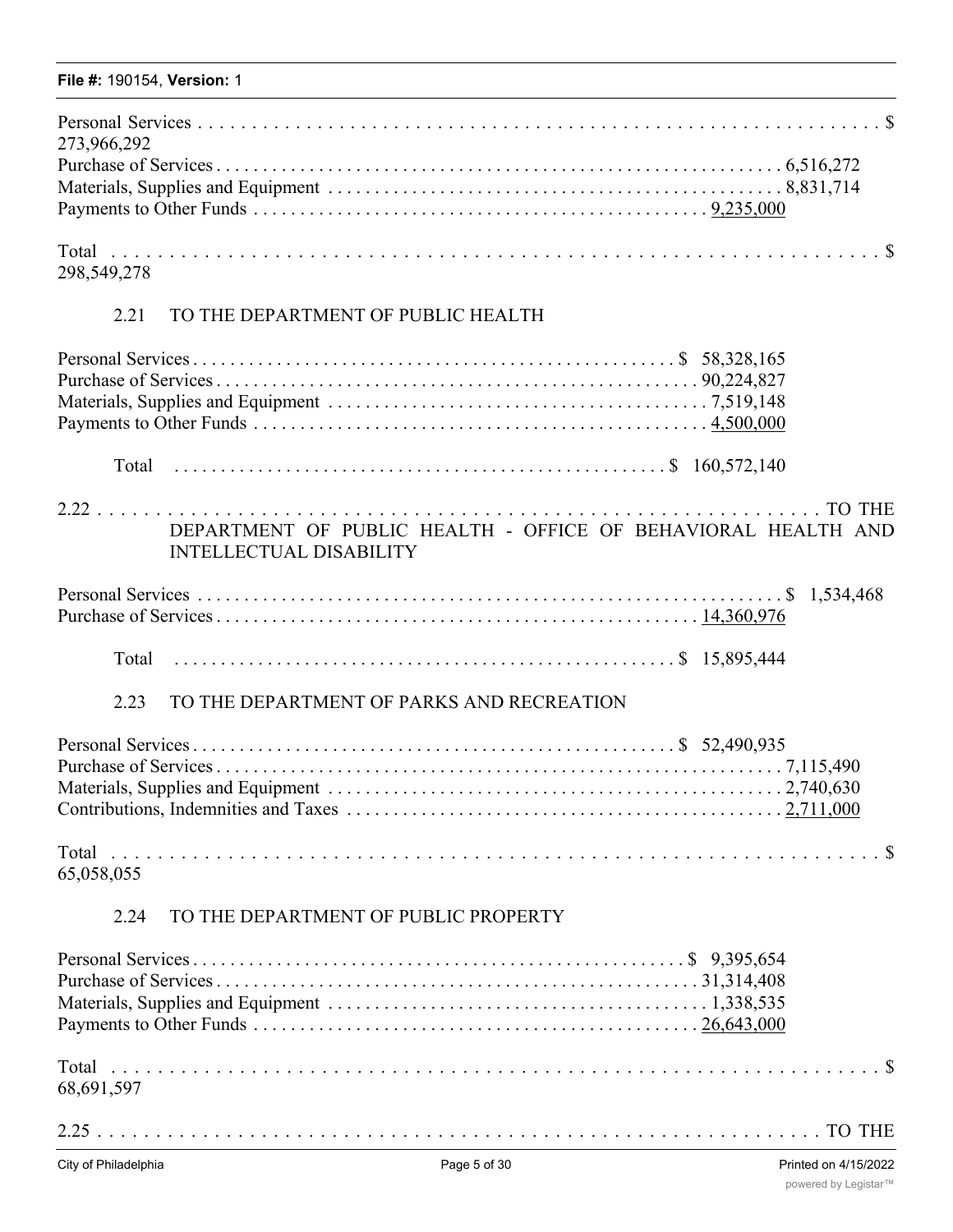# DEPARTMENT OF PUBLIC PROPERTY - CITY SUBSIDY FOR SEPTA

| 87,556,000                                                   |
|--------------------------------------------------------------|
| TO THE DEPARTMENT OF PUBLIC PROPERTY - SPACE RENTALS<br>2.26 |
|                                                              |
| 26,278,677                                                   |
| TO THE DEPARTMENT OF PUBLIC PROPERTY - UTILITIES<br>2.27     |
|                                                              |
| 27,393,339                                                   |
| TO THE DEPARTMENT OF HUMAN SERVICES<br>2.28                  |
| 27,646,449                                                   |
| 118,965,013                                                  |
| DEPARTMENT OF HUMAN SERVICES - OFFICE OF HOMELESS SERVICES   |
|                                                              |
| Total                                                        |
| TO THE DEPARTMENT OF PRISONS<br>2.30                         |
| 139,765,668                                                  |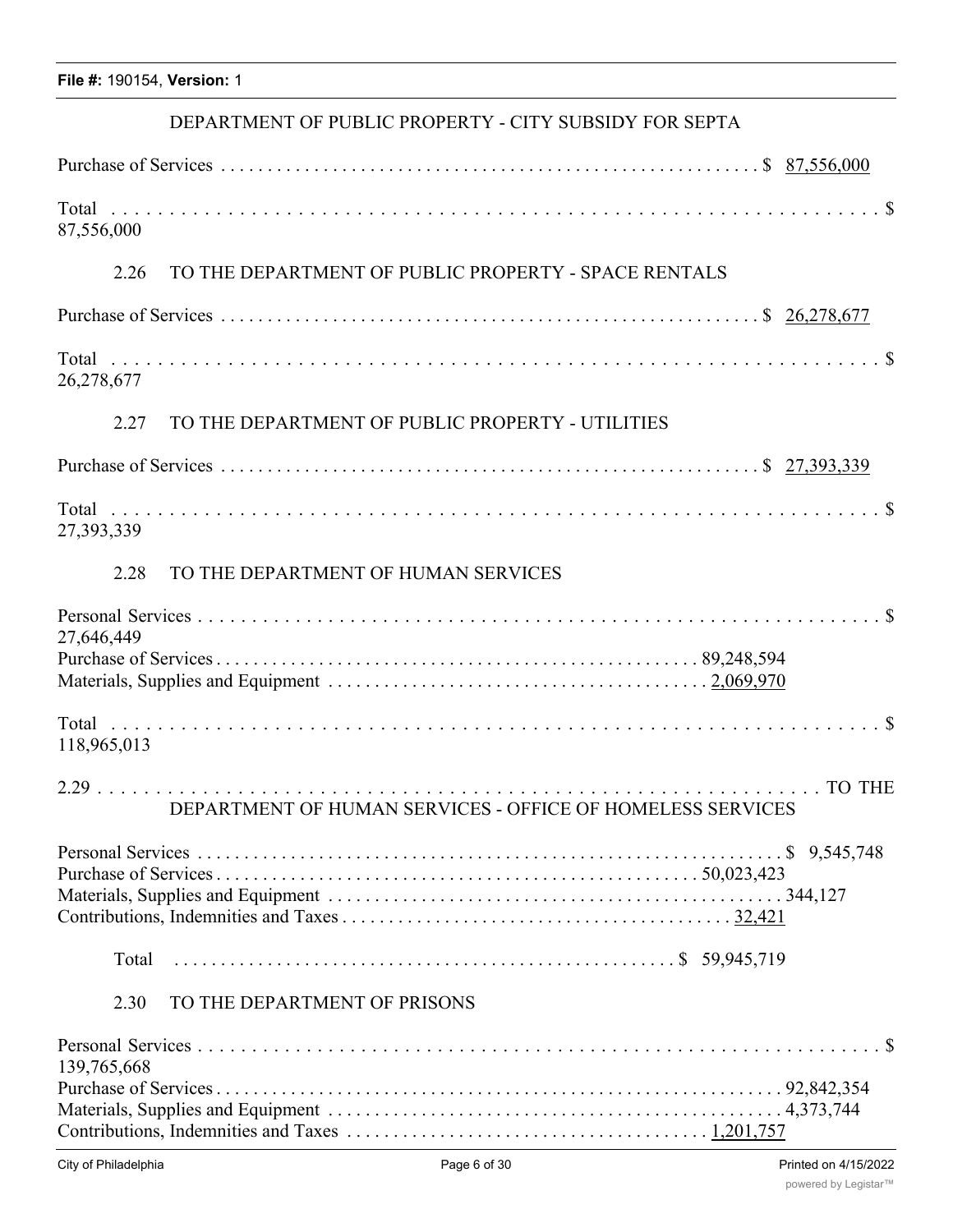| 2.31       | TO THE DEPARTMENT OF LICENSES AND INSPECTIONS                                             |
|------------|-------------------------------------------------------------------------------------------|
|            |                                                                                           |
| 41,282,551 |                                                                                           |
|            | DEPARTMENT OF LICENSES AND INSPECTIONS - BOARD OF LICENSE AND<br><b>INSPECTION REVIEW</b> |
|            |                                                                                           |
|            |                                                                                           |
|            | DEPARTMENT OF LICENSES AND INSPECTIONS - BOARD OF BUILDING<br><b>STANDARDS</b>            |
|            |                                                                                           |
|            |                                                                                           |
|            | 2.34 TO THE DEPARTMENT OF RECORDS                                                         |
|            |                                                                                           |
|            |                                                                                           |
| 2.35       | TO THE DIRECTOR OF FINANCE                                                                |
|            |                                                                                           |

Total . . . . . . . . . . . . . . . . . . . . . . . . . . . . . . . . . . . . . . . . . . . . . . . . . . . . . \$ 100,335,334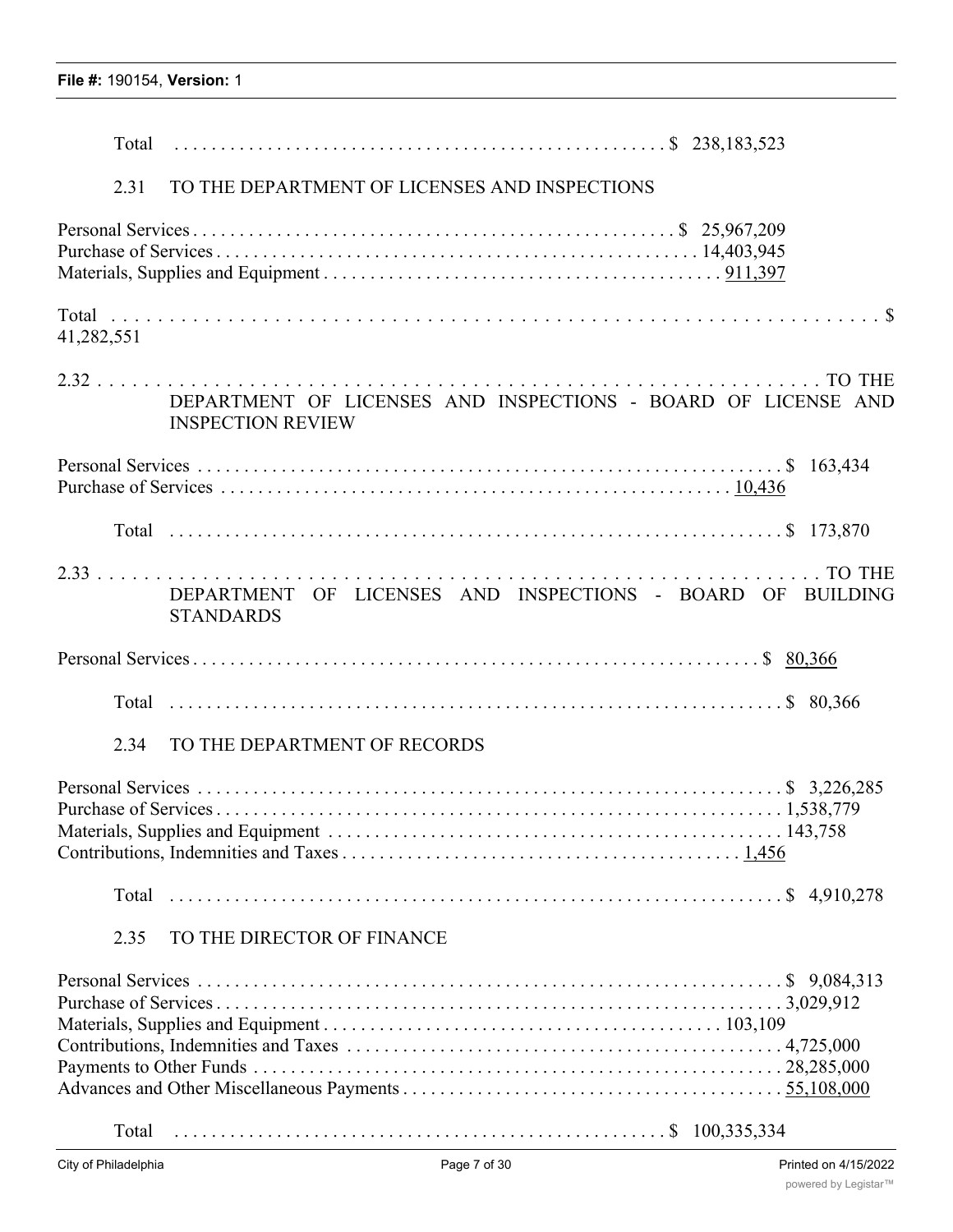|               | DIRECTOR OF FINANCE - BUDGET STABILIZATION              |  |
|---------------|---------------------------------------------------------|--|
|               |                                                         |  |
| 34,276,000    |                                                         |  |
|               | DIRECTOR OF FINANCE - COMMUNITY COLLEGE OF PHILADELPHIA |  |
|               |                                                         |  |
| 33,759,207    |                                                         |  |
| 2.38          | TO THE DIRECTOR OF FINANCE - FRINGE BENEFITS            |  |
| 1,411,963,002 |                                                         |  |
| 1,411,963,002 |                                                         |  |
| 2.39          | TO THE DIRECTOR OF FINANCE - HERO AWARD                 |  |
|               |                                                         |  |
|               |                                                         |  |
| 2.40          | TO THE DIRECTOR OF FINANCE - INDEMNITIES                |  |
|               |                                                         |  |
| 49,246,000    |                                                         |  |
| 2.41          | TO THE DIRECTOR OF FINANCE - REGULATION 32 PAYROLL      |  |
|               |                                                         |  |
|               |                                                         |  |
| 2.42          | TO THE DIRECTOR OF FINANCE - REFUNDS                    |  |
|               |                                                         |  |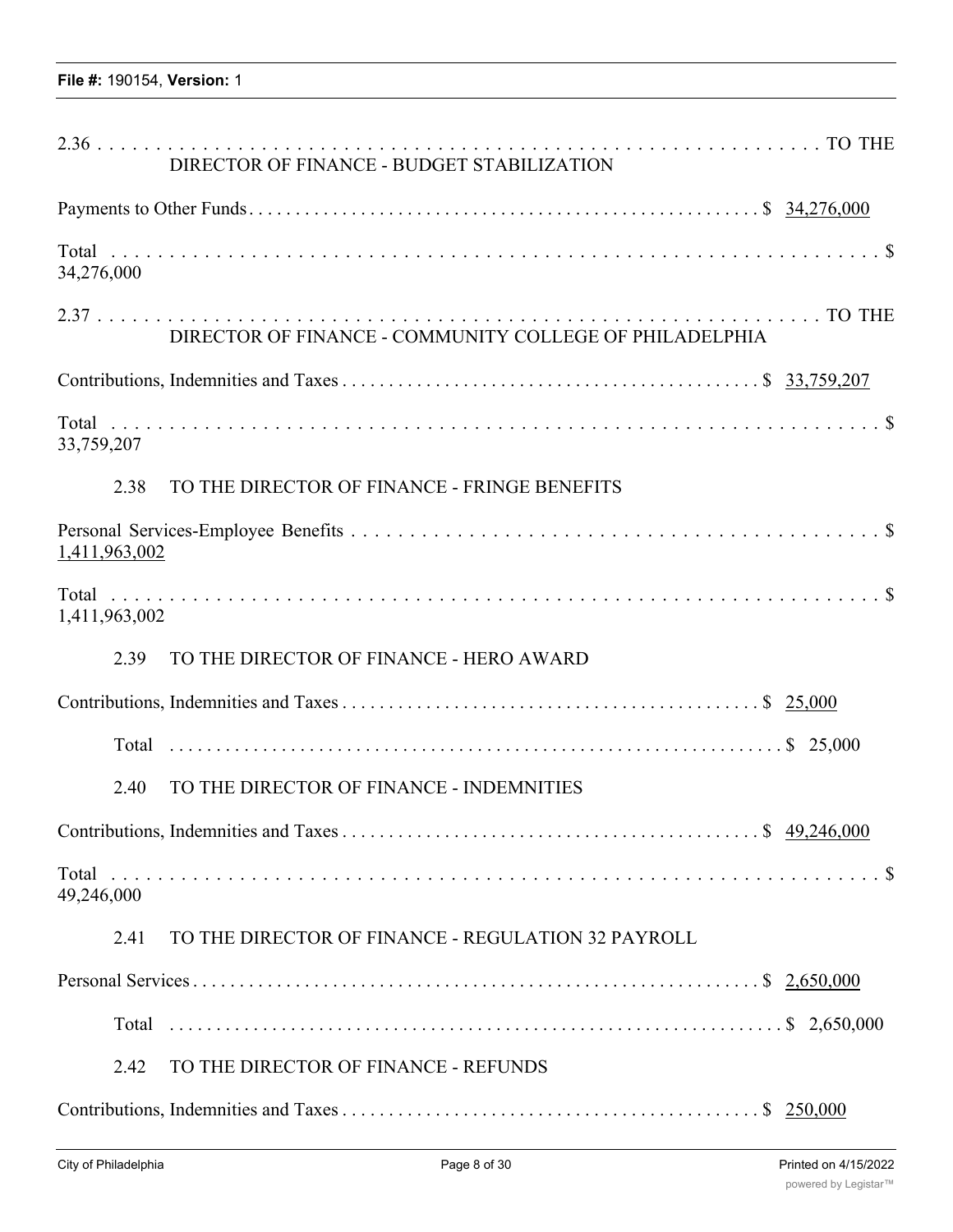| File #: 190154, Version: 1 |                                                        |
|----------------------------|--------------------------------------------------------|
|                            |                                                        |
|                            | DIRECTOR OF FINANCE - CONTRIBUTION TO SCHOOL DISTRICT  |
|                            |                                                        |
| 222,456,410                |                                                        |
| 2.44                       | TO THE DIRECTOR OF FINANCE - WITNESS FEES              |
|                            |                                                        |
|                            |                                                        |
| 2.45                       | TO THE DEPARTMENT OF REVENUE                           |
|                            |                                                        |
| 32,879,233                 |                                                        |
| 2.46                       | TO THE DEPARTMENT OF REVENUE - SINKING FUND COMMISSION |
|                            |                                                        |
|                            |                                                        |
| 2.47                       | TO THE PROCUREMENT DEPARTMENT                          |
|                            |                                                        |
|                            |                                                        |
| 2.48                       | TO THE CITY TREASURER                                  |
|                            |                                                        |
|                            |                                                        |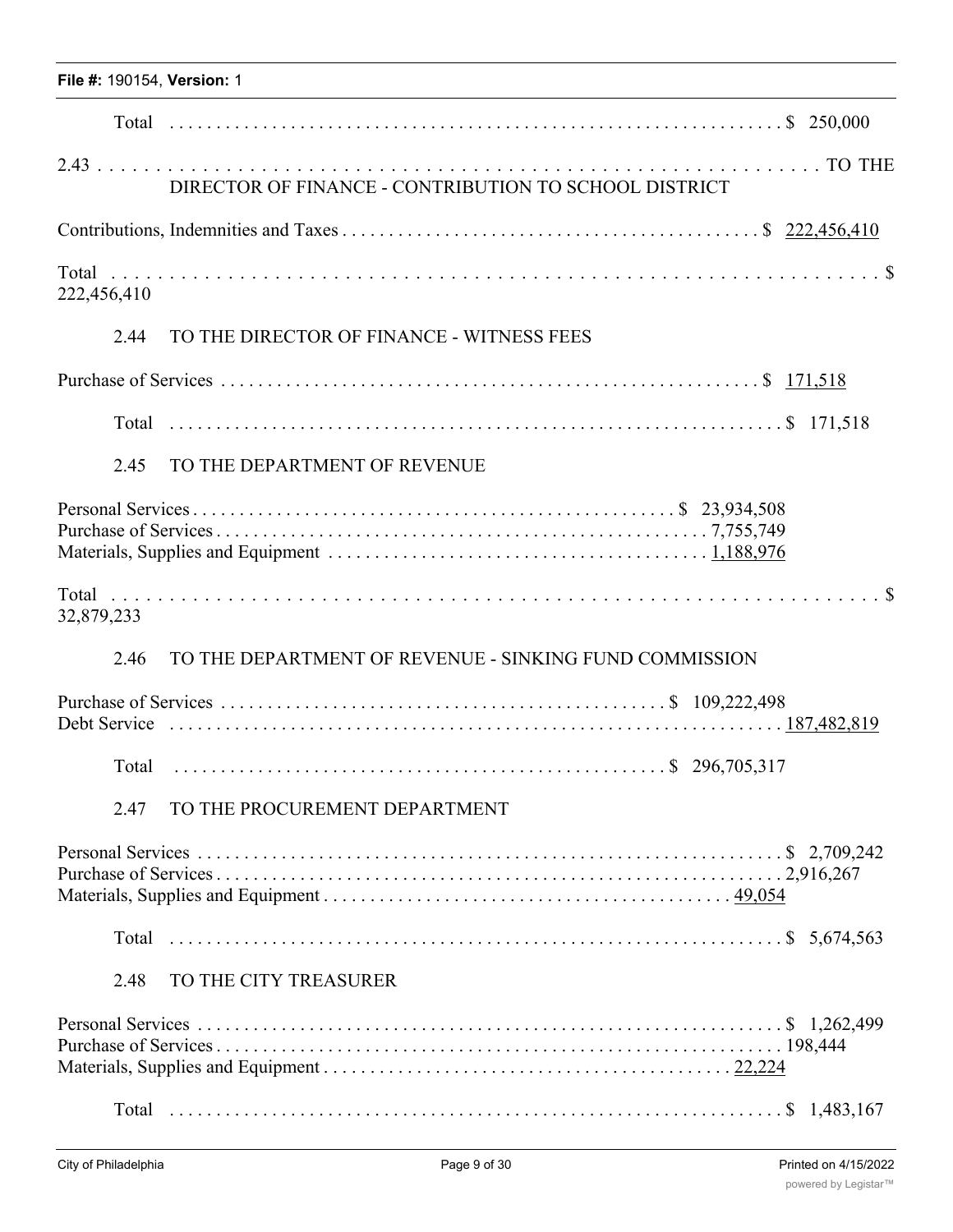# 2.49 TO THE CITY REPRESENTATIVE

| 2.50<br>TO THE DIRECTOR OF COMMERCE              |
|--------------------------------------------------|
|                                                  |
|                                                  |
| DIRECTOR OF COMMERCE - CONVENTION CENTER SUBSIDY |
|                                                  |
| 15,000,000                                       |
| DIRECTOR OF COMMERCE - ECONOMIC STIMULUS         |
|                                                  |
|                                                  |
| TO THE LAW DEPARTMENT<br>2.53                    |
|                                                  |
| 16,085,045                                       |
| 2.54<br>TO THE BOARD OF ETHICS                   |
|                                                  |
|                                                  |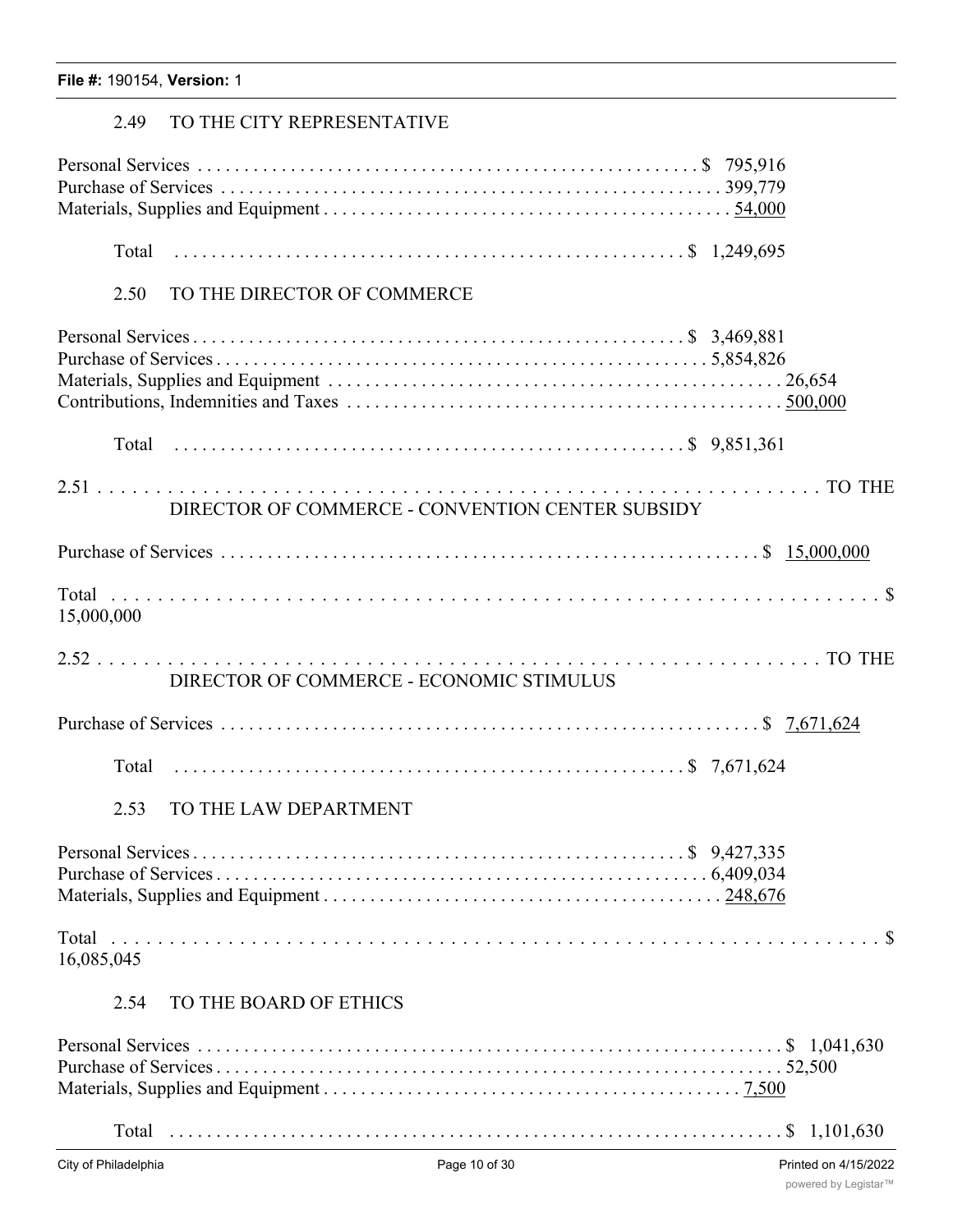# 2.55 TO THE OFFICE OF SUSTAINABILITY

| BOARD OF TRUSTEES OF THE FREE LIBRARY OF PHILADELPHIA |  |
|-------------------------------------------------------|--|
| 40,633,647                                            |  |
|                                                       |  |
|                                                       |  |
|                                                       |  |
| TO THE COMMISSION ON HUMAN RELATIONS<br>2.57          |  |
|                                                       |  |
|                                                       |  |
|                                                       |  |
| 2.58<br>TO THE CIVIL SERVICE COMMISSION               |  |
|                                                       |  |
|                                                       |  |
|                                                       |  |
|                                                       |  |
| TO THE OFFICE OF HUMAN RESOURCES<br>2.59              |  |
|                                                       |  |
| Total                                                 |  |
| TO THE OFFICE OF PROPERTY ASSESSMENT<br>2.60          |  |
| 14,127,682                                            |  |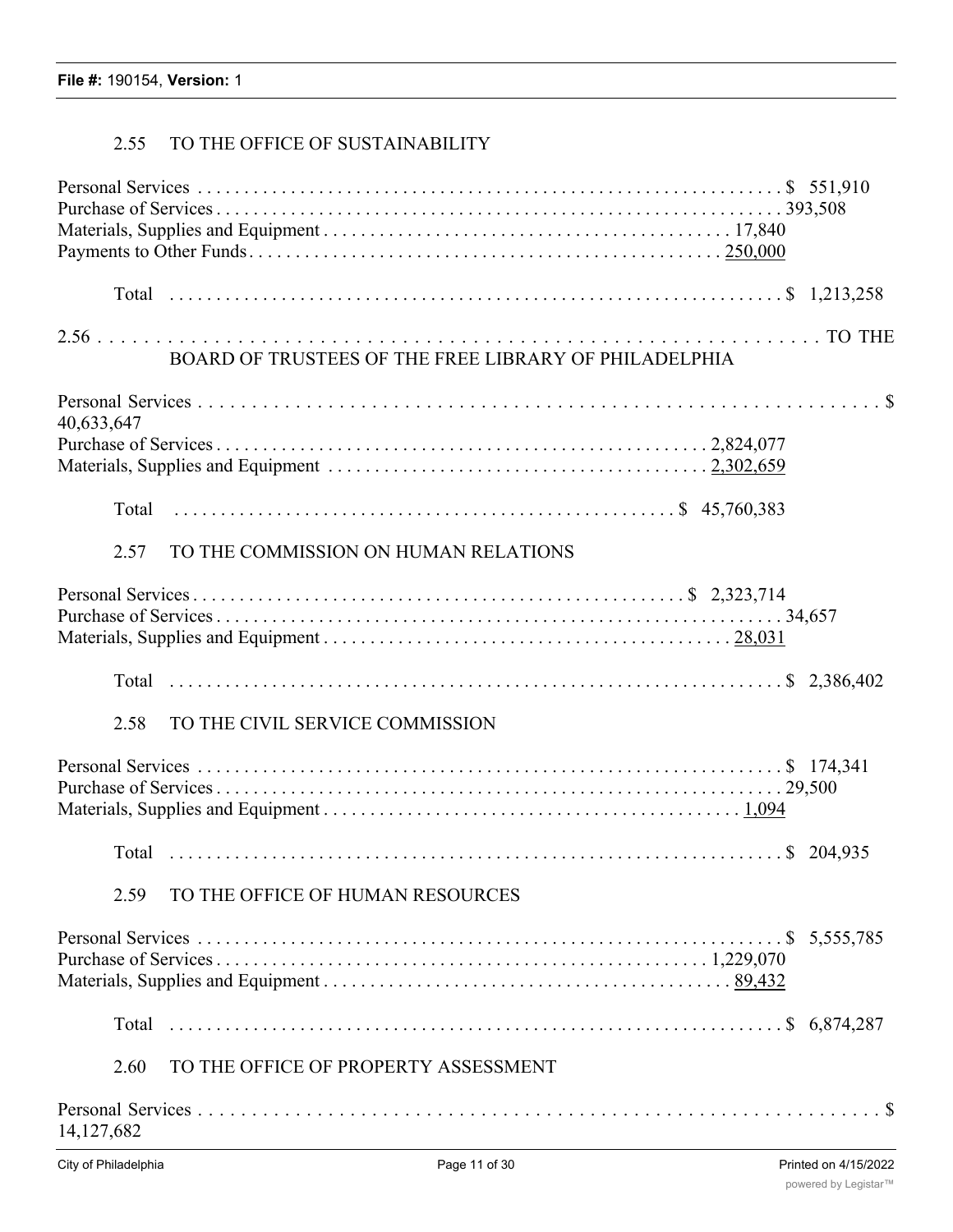|  |  | File #: 190154, Version: 1 |  |
|--|--|----------------------------|--|
|--|--|----------------------------|--|

| 17,318,408                                |
|-------------------------------------------|
| TO THE AUDITING DEPARTMENT<br>2.61        |
|                                           |
|                                           |
| TO THE BOARD OF REVISION OF TAXES<br>2.62 |
|                                           |
|                                           |
| 2.63<br>TO THE REGISTER OF WILLS          |
|                                           |
|                                           |
| TO THE DISTRICT ATTORNEY<br>2.64          |
|                                           |
| 38,908,536                                |
| 2.65<br>TO THE SHERIFF                    |
| 25,443,537                                |
| 27,046,961                                |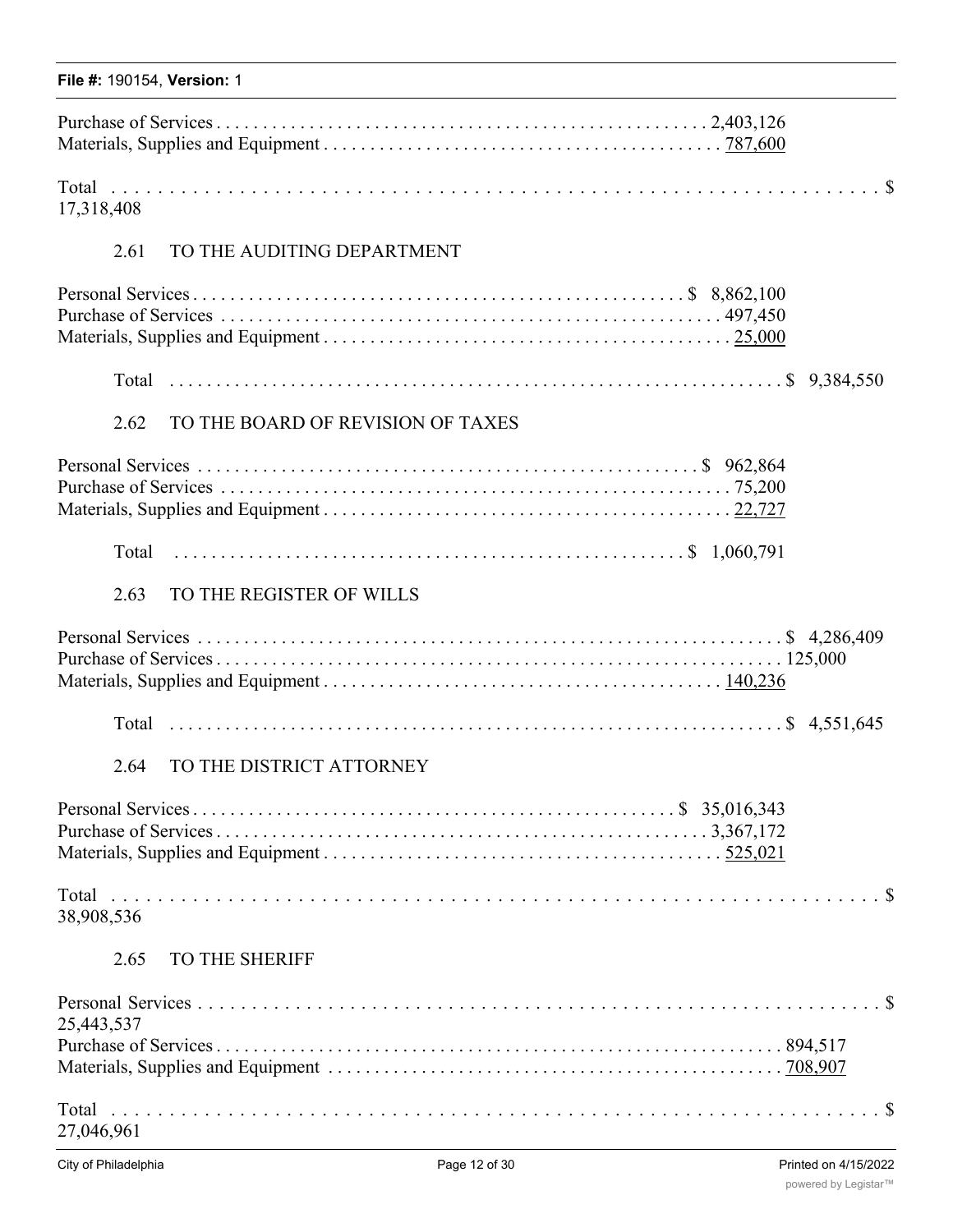# 2.66 TO THE CITY COMMISSIONERS

| 2.67<br>TO THE FIRST JUDICIAL DISTRICT OF PENNSYLVANIA                                                                                                                               |
|--------------------------------------------------------------------------------------------------------------------------------------------------------------------------------------|
| 104,792,068                                                                                                                                                                          |
|                                                                                                                                                                                      |
| 115,503,975                                                                                                                                                                          |
| SECTION 3. Appropriations in the sum of eight hundred sixty-six million, five hundred forty-seven<br>thousand (866,547,000) dollars are hereby made from the WATER FUND, as follows: |
| MAYOR - OFFICE OF INNOVATION AND TECHNOLOGY                                                                                                                                          |
|                                                                                                                                                                                      |
| 30,850,024                                                                                                                                                                           |
| 3.2<br>TO THE MANAGING DIRECTOR                                                                                                                                                      |
|                                                                                                                                                                                      |
|                                                                                                                                                                                      |
| TO THE MANAGING DIRECTOR - OFFICE OF FLEET MANAGEMENT<br>3.3                                                                                                                         |
|                                                                                                                                                                                      |
|                                                                                                                                                                                      |
| TO THE DEPARTMENT OF PUBLIC PROPERTY<br>3.4                                                                                                                                          |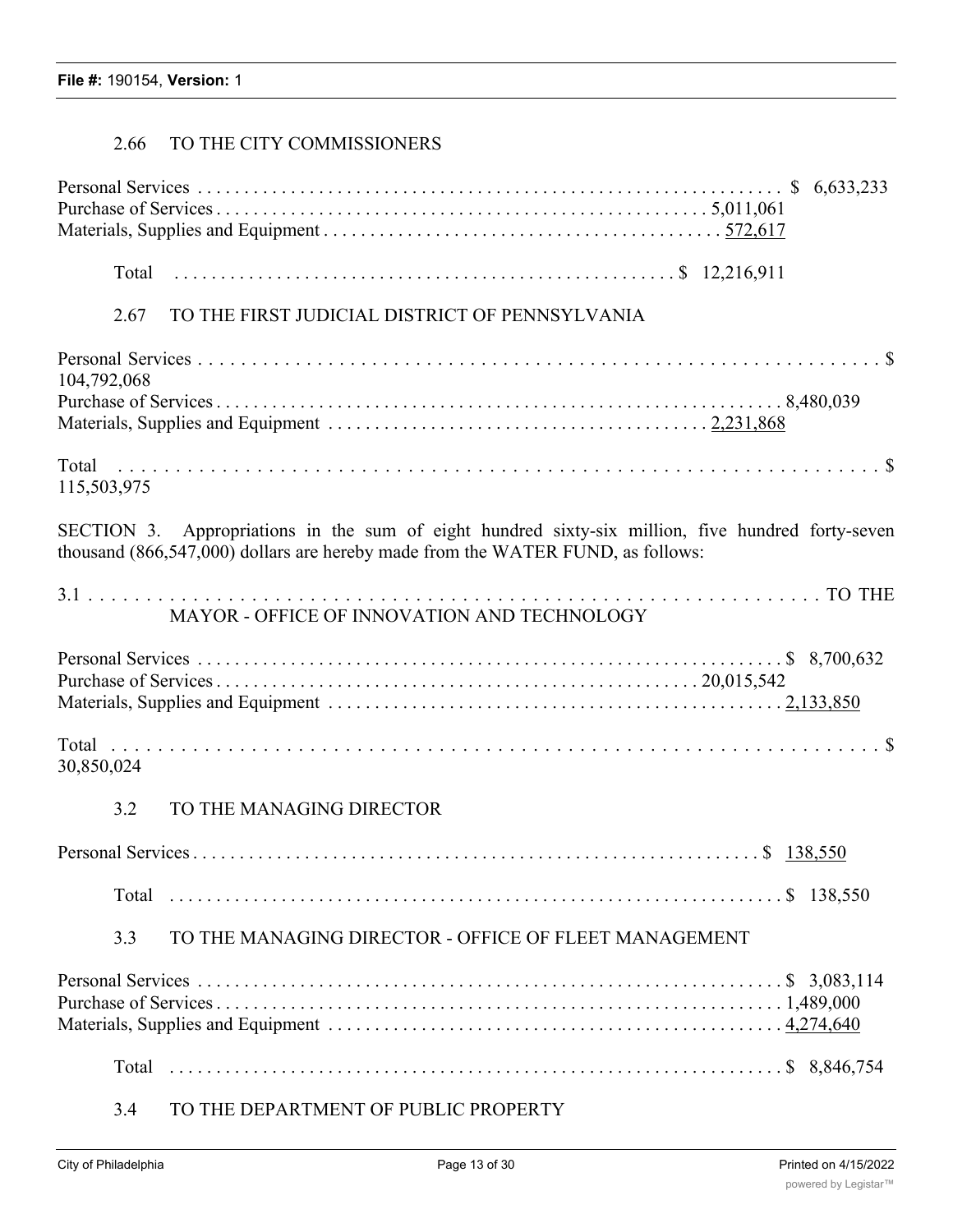| File #: 190154, Version: 1 |                                                        |
|----------------------------|--------------------------------------------------------|
|                            |                                                        |
|                            |                                                        |
| 3.5                        | TO THE WATER DEPARTMENT                                |
|                            |                                                        |
|                            |                                                        |
| 3.6                        | TO THE DIRECTOR OF FINANCE - FRINGE BENEFITS           |
|                            |                                                        |
| 147,439,194                |                                                        |
| 3.7                        | TO THE DIRECTOR OF FINANCE - INDEMNITIES               |
|                            |                                                        |
|                            |                                                        |
| 3.8                        | TO THE DEPARTMENT OF REVENUE                           |
| 10,873,116                 |                                                        |
| 17,472,616                 |                                                        |
| 3.9                        | TO THE DEPARTMENT OF REVENUE - SINKING FUND COMMISSION |
|                            |                                                        |
| 218,105,830                |                                                        |
| 3.10                       | TO THE PROCUREMENT DEPARTMENT                          |
|                            |                                                        |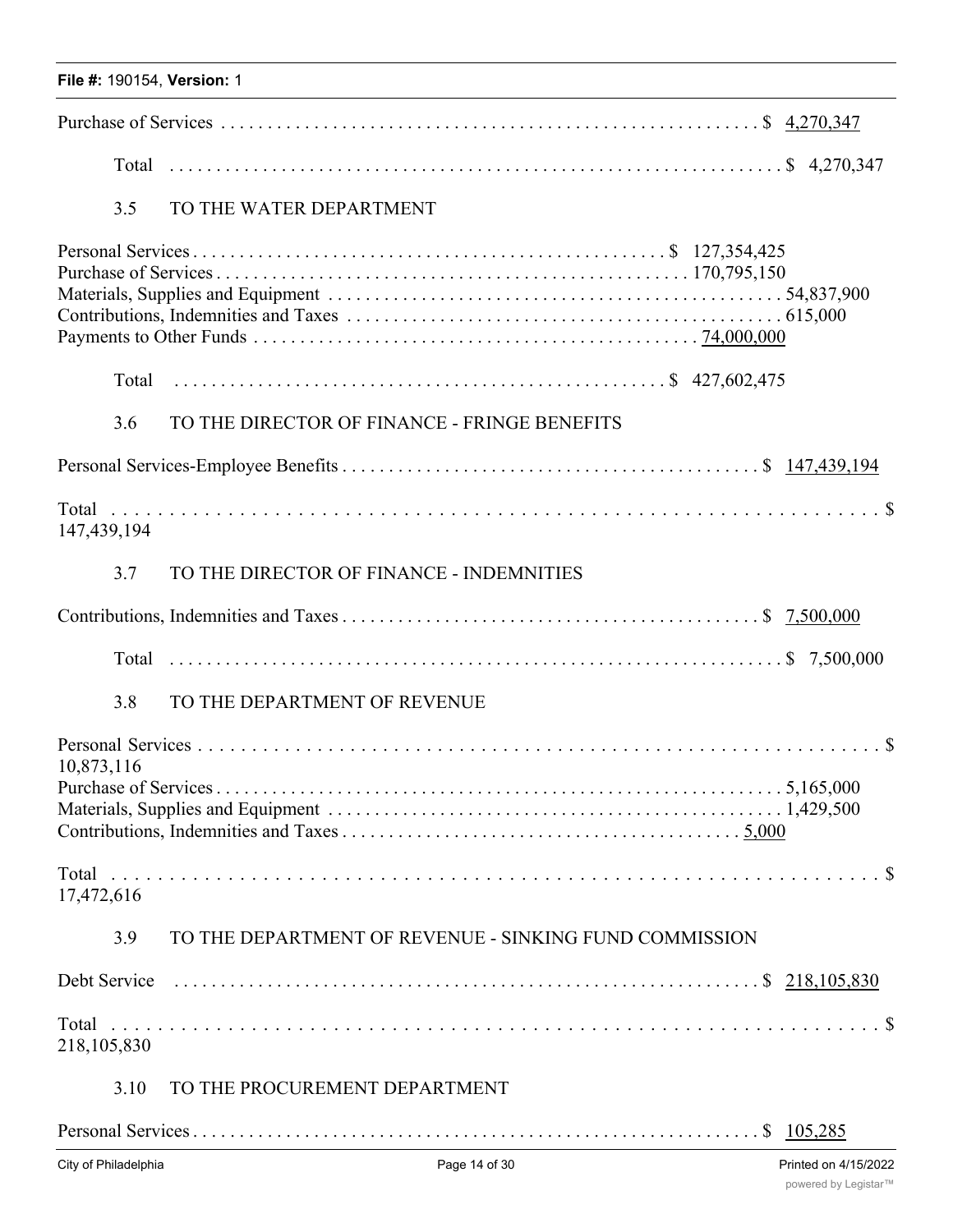| TO THE LAW DEPARTMENT<br>3.11                                                                                                                                                          |
|----------------------------------------------------------------------------------------------------------------------------------------------------------------------------------------|
|                                                                                                                                                                                        |
|                                                                                                                                                                                        |
| 3.12<br>TO THE OFFICE OF SUSTAINABILITY                                                                                                                                                |
|                                                                                                                                                                                        |
|                                                                                                                                                                                        |
| WATER DEPARTMENT - PHILADELPHIA WATER, SEWER, AND STORMWATER RATE<br><b>BOARD</b>                                                                                                      |
|                                                                                                                                                                                        |
|                                                                                                                                                                                        |
| SECTION 4. Appropriations in the sum of thirty-seven million (37,000,000) dollars are hereby made<br>from the WATER RESIDUAL FUND, as follows:                                         |
| 4.1<br>TO THE WATER DEPARTMENT                                                                                                                                                         |
|                                                                                                                                                                                        |
| 37,000,000                                                                                                                                                                             |
| Appropriations in the sum of seven million, two hundred seventy-three thousand<br>SECTION 5.<br>(7,273,000) dollars are hereby made from the COUNTY LIQUID FUELS TAX FUND, as follows: |
| 5.1<br>TO THE DEPARTMENT OF STREETS                                                                                                                                                    |
|                                                                                                                                                                                        |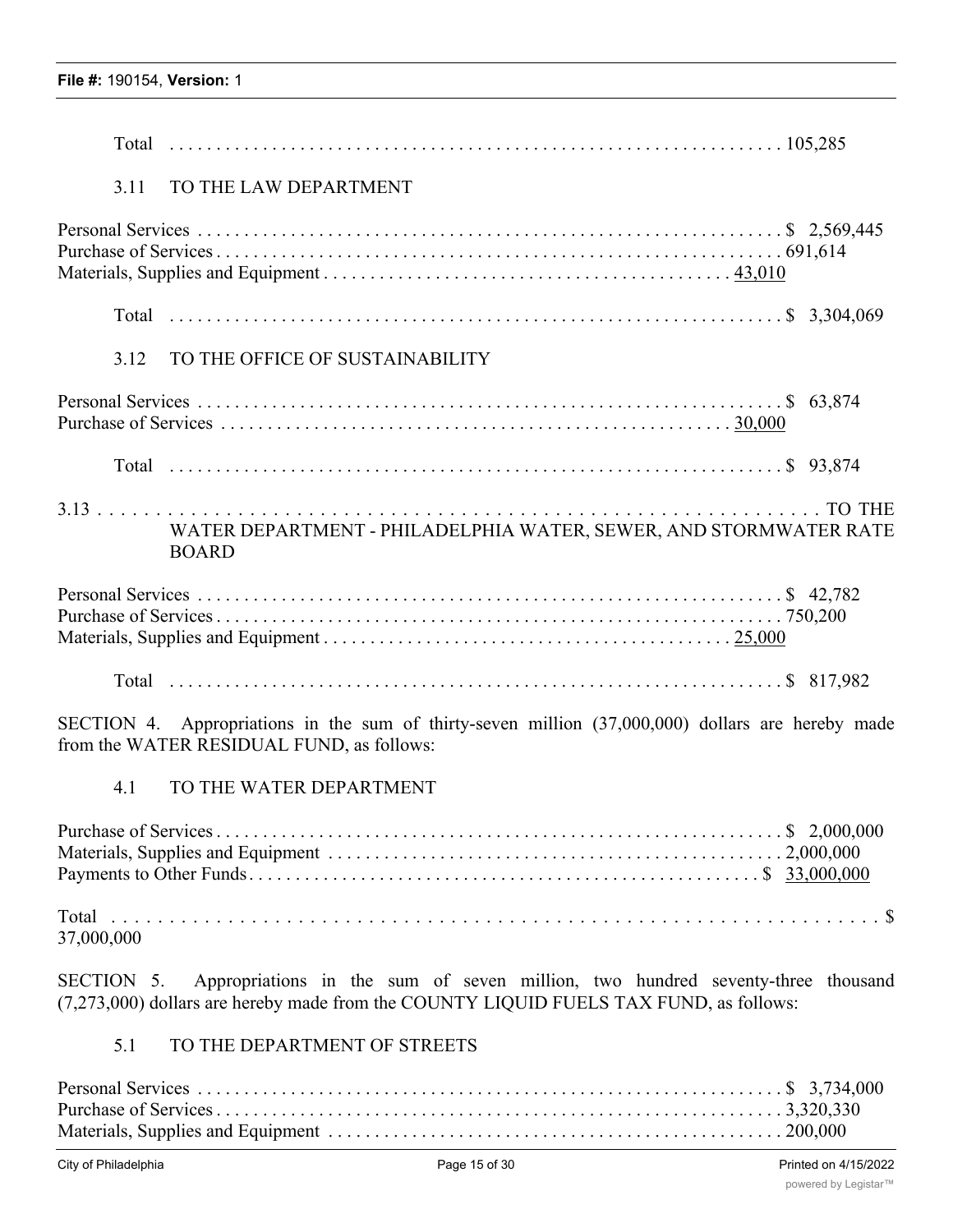|--|

Total . . . . . . . . . . . . . . . . . . . . . . . . . . . . . . . . . . . . . . . . . . . . . . . . . . . . . . . . . . . . . . . . . . \$ 7,273,000

SECTION 6. Appropriations in the sum of thirty-six million nine hundred forty thousand (36,940,000) dollars are hereby made from the SPECIAL GASOLINE TAX FUND, as follows:

#### 6.1 TO THE DEPARTMENT OF STREETS

| 35,940,000 |  |
|------------|--|

# 6.2 TO THE DIRECTOR OF FINANCE - FRINGE BENEFITS

Total . . . . . . . . . . . . . . . . . . . . . . . . . . . . . . . . . . . . . . . . . . . . . . . . . . . . . . . . . . . . . . . . . . \$ 1,000,000

SECTION 7. Appropriations in the sum of one billion, three hundred million, (1,300,000,000) dollars are hereby made from the HEALTHCHOICES BEHAVIORAL HEALTH REVENUE FUND, as follows:

7.1 . . . . . . . . . . . . . . . . . . . . . . . . . . . . . . . . . . . . . . . . . . . . . . . . . . . . . . . . . . . . . . . TO THE DEPARTMENT OF PUBLIC HEALTH - OFFICE OF BEHAVIORAL HEALTH AND INTELLECTUAL DISABILITY

| 1,299,083,000 |  |
|---------------|--|
|               |  |
|               |  |
|               |  |

1,300,000,000

SECTION 8. Appropriations in the sum of seventy-seven million, five hundred sixty-two thousand (77,562,000) dollars are hereby made from the HOTEL ROOM RENTAL TAX FUND, as follows:

#### 8.1 TO THE DIRECTOR OF COMMERCE

| 77,562,000 |  |  |  |
|------------|--|--|--|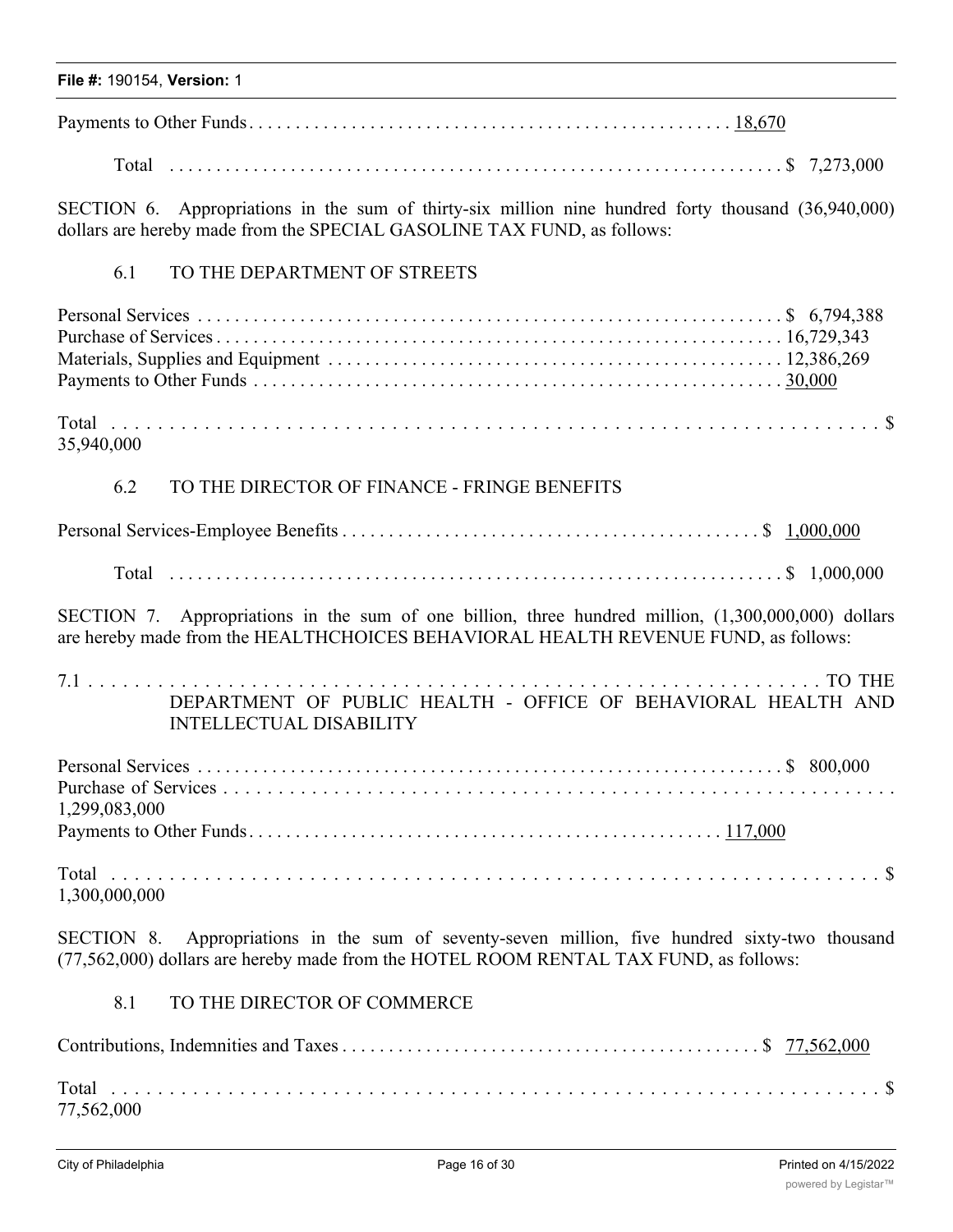SECTION 9. Appropriations in the sum of one billion, seven hundred thirty-seven million, nine hundred fifty-seven thousand (1,737,957,000) dollars are hereby made from the GRANTS REVENUE FUND, as follows:

## 9.1 TO THE COUNCIL - VETERANS ADVISORY COMMISSION

| <b>MAYOR - OFFICE OF EDUCATION</b>                      |  |
|---------------------------------------------------------|--|
| 18,655,860                                              |  |
|                                                         |  |
| MAYOR - OFFICE OF COMMUNITY EMPOWERMENT AND OPPORTUNITY |  |
|                                                         |  |
|                                                         |  |
| 9.3<br><b>TO THE MAYOR</b>                              |  |
| 103,697,973                                             |  |
|                                                         |  |
| MAYOR - OFFICE OF INNOVATION AND TECHNOLOGY             |  |
|                                                         |  |
|                                                         |  |
|                                                         |  |
|                                                         |  |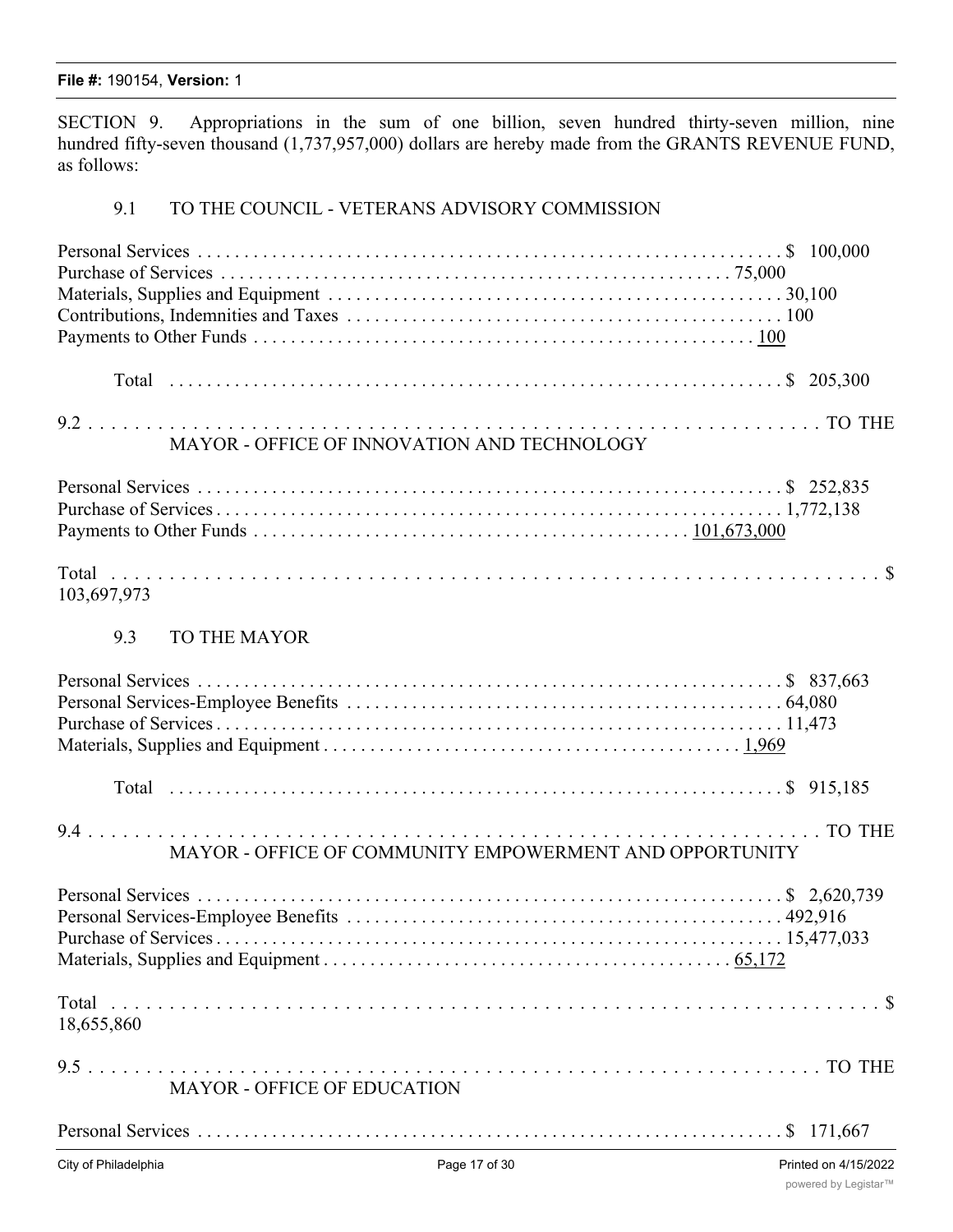| File #: 190154, Version: 1                 |
|--------------------------------------------|
|                                            |
|                                            |
| <b>MANAGING DIRECTOR</b>                   |
|                                            |
|                                            |
| POLICE DEPARTMENT                          |
|                                            |
| 14,439,985                                 |
| TO THE DEPARTMENT OF STREETS<br>9.8        |
|                                            |
| 29,681,000                                 |
| 9.9<br>TO THE FIRE DEPARTMENT              |
| 16,997,374                                 |
|                                            |
| 26,738,515                                 |
| 9.10<br>TO THE DEPARTMENT OF PUBLIC HEALTH |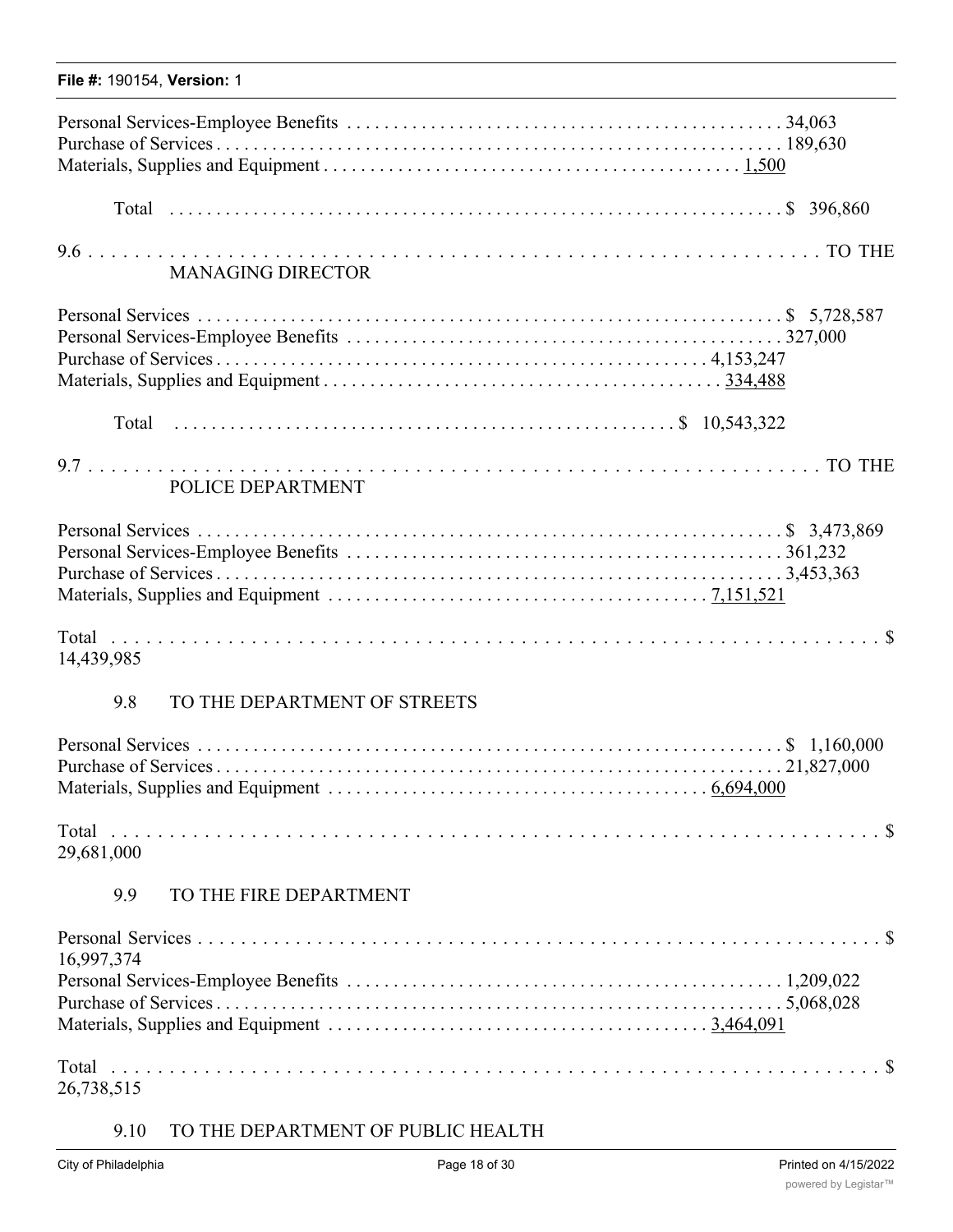| 18,803,213           |                                           |                                                               |                      |
|----------------------|-------------------------------------------|---------------------------------------------------------------|----------------------|
|                      |                                           |                                                               |                      |
| 167,330,965          |                                           |                                                               |                      |
|                      | <b>INTELLECTUAL DISABILITY</b>            | DEPARTMENT OF PUBLIC HEALTH - OFFICE OF BEHAVIORAL HEALTH AND |                      |
| 19,656,090           |                                           |                                                               |                      |
|                      |                                           |                                                               |                      |
|                      |                                           |                                                               |                      |
| 285,482,859          |                                           |                                                               |                      |
| 9.12                 | TO THE DEPARTMENT OF PARKS AND RECREATION |                                                               |                      |
|                      |                                           |                                                               |                      |
|                      |                                           |                                                               |                      |
| 13,552,824           |                                           |                                                               |                      |
| 9.13                 | TO THE DEPARTMENT OF HUMAN SERVICES       |                                                               |                      |
| 87,702,944           |                                           |                                                               |                      |
|                      |                                           |                                                               |                      |
|                      |                                           |                                                               |                      |
| 623,013,832          |                                           |                                                               |                      |
|                      |                                           | DEPARTMENT OF HUMAN SERVICES - OFFICE OF HOMELESS SERVICES    |                      |
| City of Philadelphia |                                           | Page 19 of 30                                                 | Printed on 4/15/2022 |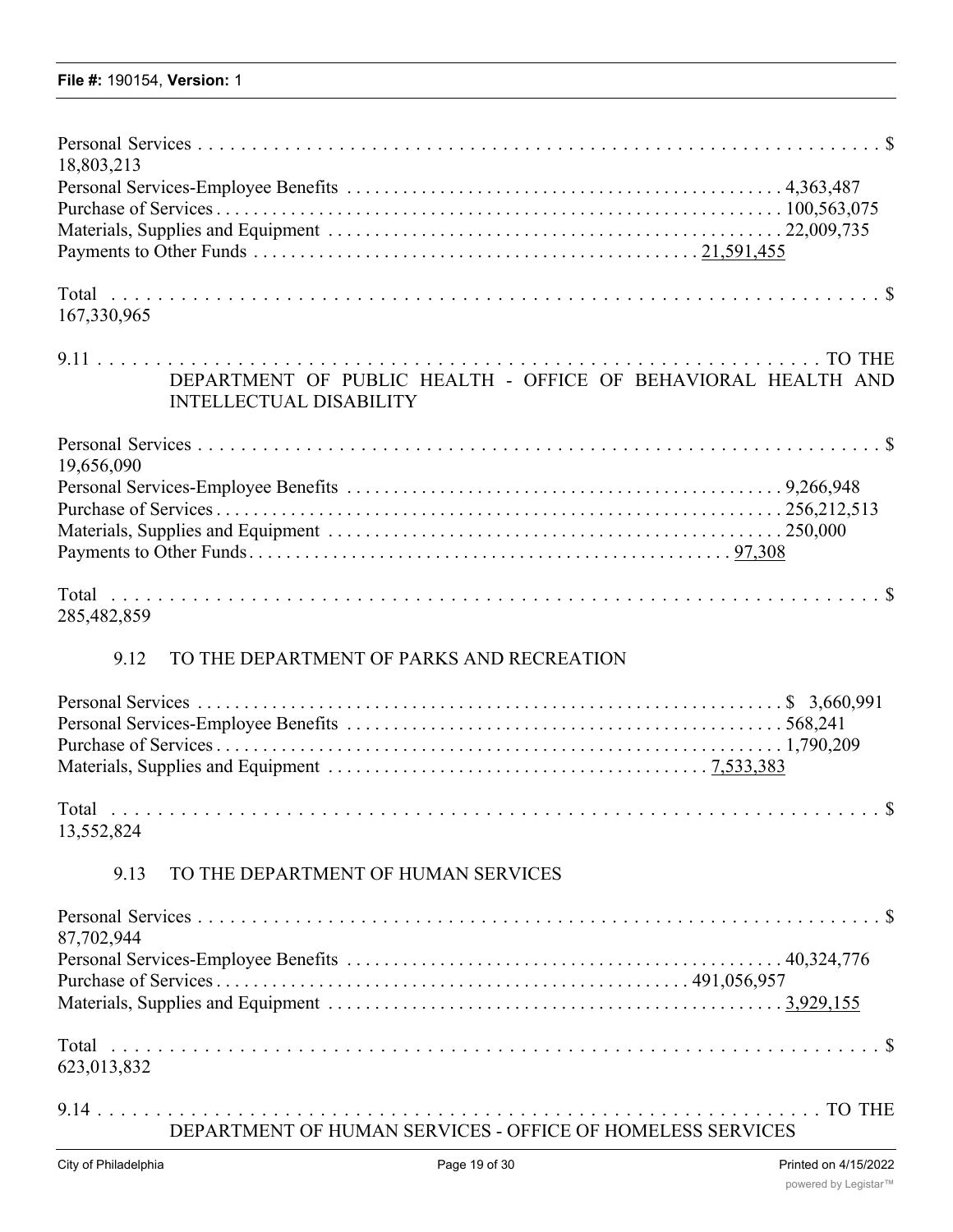| 45,429,240                                                      |
|-----------------------------------------------------------------|
| 9.15<br>TO THE DIRECTOR OF FINANCE - PROVISION FOR OTHER GRANTS |
|                                                                 |
| 220,000,939                                                     |
| TO THE DEPARTMENT OF REVENUE<br>9.16                            |
|                                                                 |
| 26,425,000                                                      |
| TO THE DIRECTOR OF COMMERCE<br>9.17                             |
|                                                                 |
| 10,175,000                                                      |
| TO THE OFFICE OF SUSTAINABILITY<br>9.18                         |
|                                                                 |
|                                                                 |
| BOARD OF TRUSTEES OF THE FREE LIBRARY OF PHILADELPHIA           |
|                                                                 |
|                                                                 |
|                                                                 |
| <b>AUDITING DEPARTMENT</b>                                      |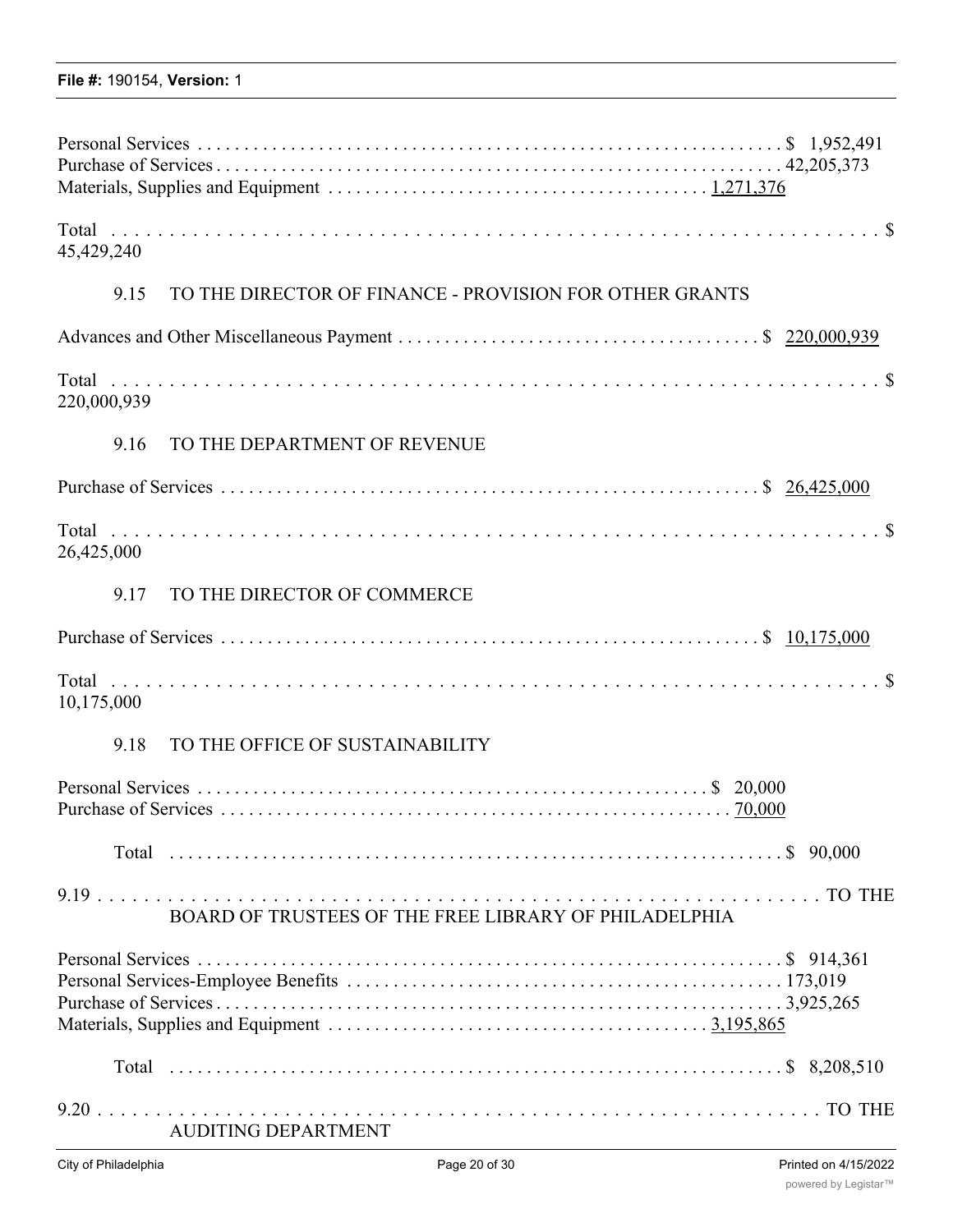| TO THE REGISTER OF WILLS<br>9.21                       |
|--------------------------------------------------------|
|                                                        |
|                                                        |
| <b>DISTRICT ATTORNEY</b>                               |
|                                                        |
| 15,302,606                                             |
| TO THE DEPARTMENT OF PLANNING AND DEVELOPMENT<br>9.23  |
|                                                        |
|                                                        |
| 61,870,058                                             |
| TO THE CITY COMMISSIONERS<br>9.24                      |
|                                                        |
|                                                        |
| TO THE FIRST JUDICIAL DISTRICT OF PENNSYLVANIA<br>9.25 |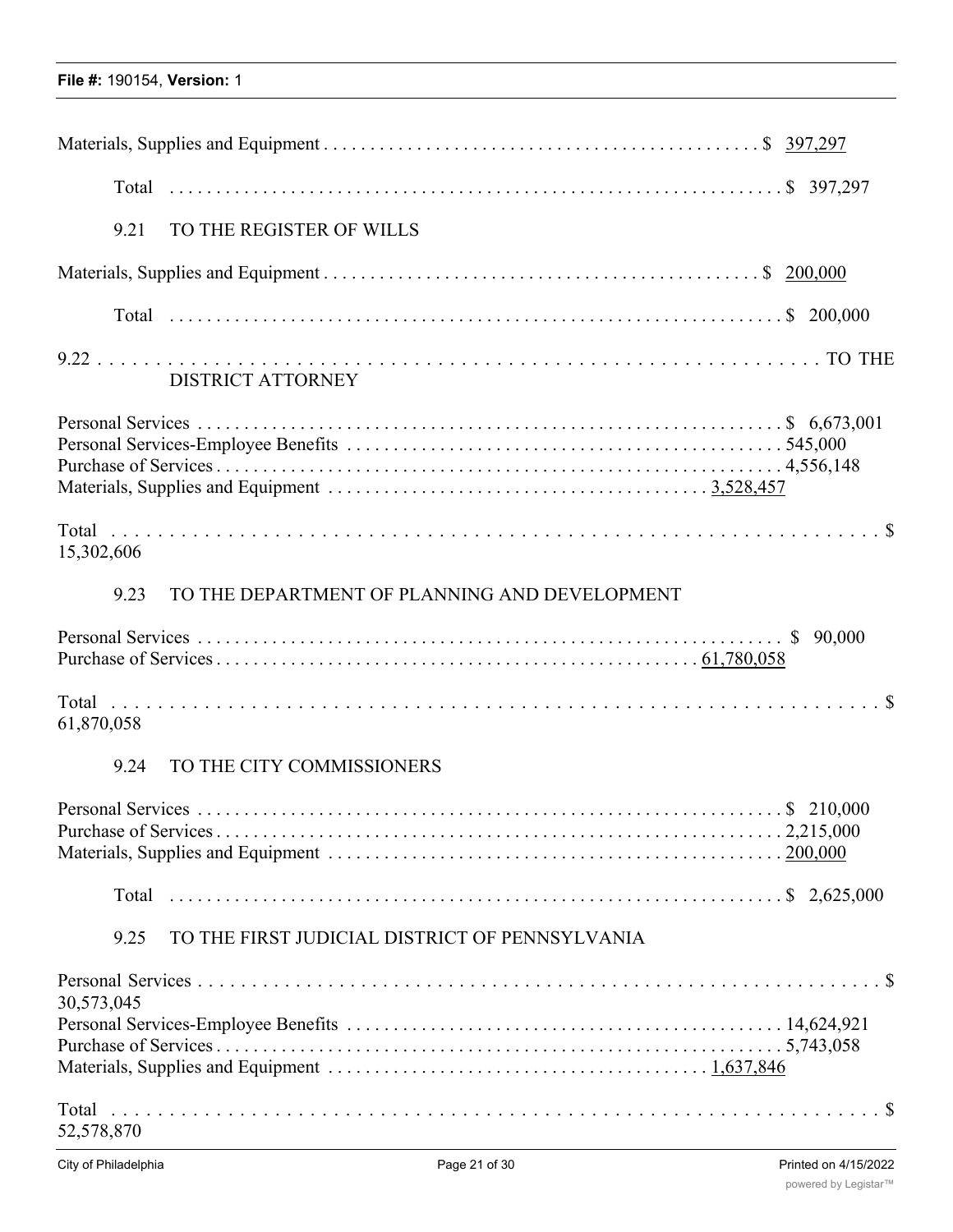SECTION 10. Appropriations in the sum of four hundred seventy-four million, eighty-six thousand (474,086,000) dollars are hereby made from the AVIATION FUND, as follows:

|            | MAYOR - OFFICE OF INNOVATION AND TECHNOLOGY                      |
|------------|------------------------------------------------------------------|
|            |                                                                  |
|            |                                                                  |
|            | MANAGING DIRECTOR - OFFICE OF FLEET MANAGEMENT                   |
|            |                                                                  |
|            |                                                                  |
|            | MANAGING DIRECTOR - OFFICE OF FLEET MANAGEMENT -VEHICLE PURCHASE |
|            |                                                                  |
|            |                                                                  |
| 10.4       | TO THE POLICE DEPARTMENT                                         |
| 17,861,395 |                                                                  |
|            | 18,031,895                                                       |
|            | FIRE DEPARTMENT                                                  |
|            |                                                                  |
|            |                                                                  |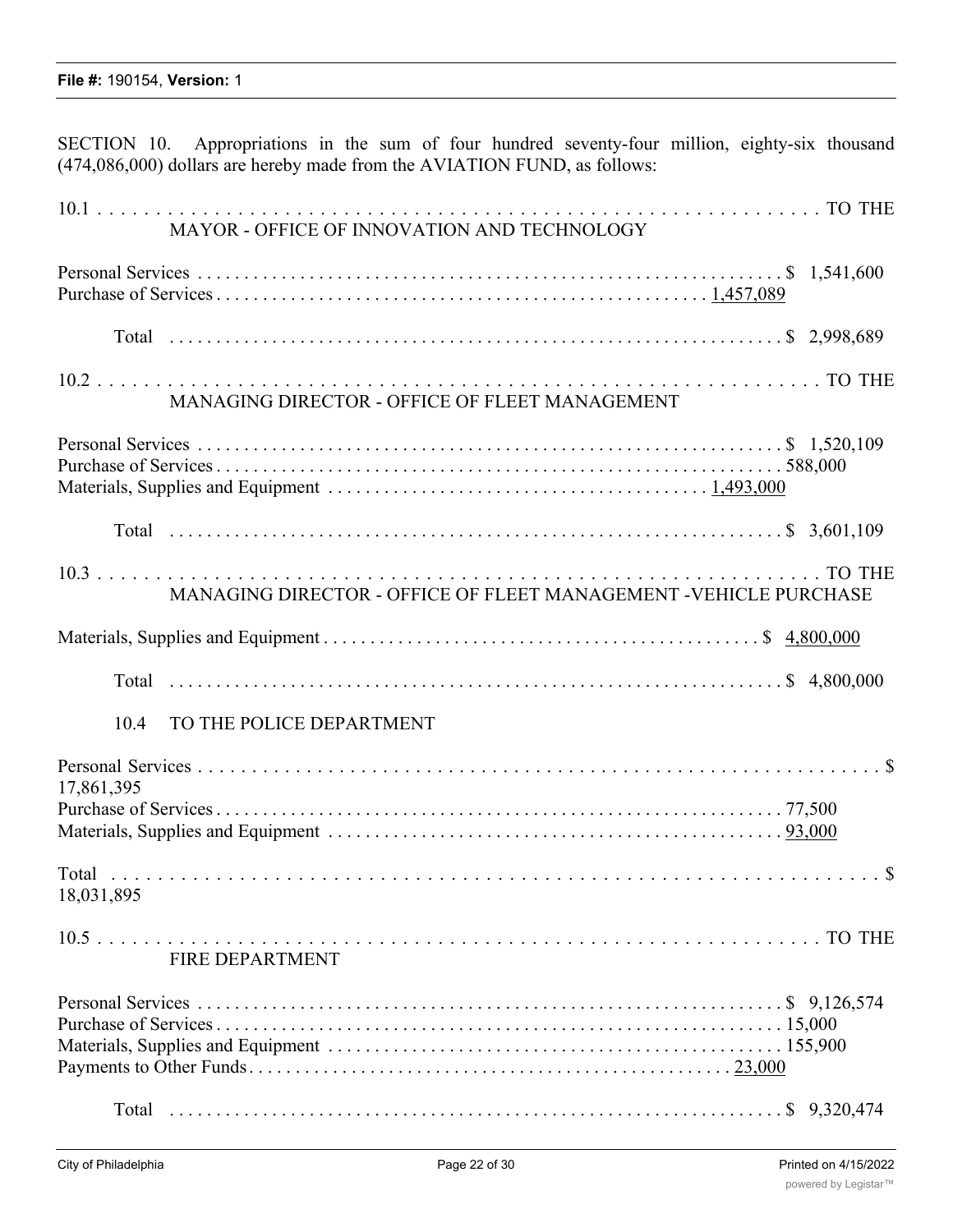# 10.6 TO THE DEPARTMENT OF PUBLIC PROPERTY - UTILITIES Purchase of Services . . . . . . . . . . . . . . . . . . . . . . . . . . . . . . . . . . . . . . . . . . . . . . . . . . . . . . . . . . \$ 26,900,000 Total . . . . . . . . . . . . . . . . . . . . . . . . . . . . . . . . . . . . . . . . . . . . . . . . . . . . . . . . . . . . . . . . . . \$ 26,900,000 10.7 TO THE DIRECTOR OF FINANCE Purchase of Services . . . . . . . . . . . . . . . . . . . . . . . . . . . . . . . . . . . . . . . . . . . . . . . . . . . . . . . . . . \$ 4,146,000 Total . . . . . . . . . . . . . . . . . . . . . . . . . . . . . . . . . . . . . . . . . . . . . . . . . . . . . . . . . . . . . . . . . . \$ 4,146,000 10.8 TO THE DIRECTOR OF FINANCE - FRINGE BENEFITS Personal Services-Employee Benefits . . . . . . . . . . . . . . . . . . . . . . . . . . . . . . . . . . . . . . . . . . . . . \$ 66,061,224 Total . . . . . . . . . . . . . . . . . . . . . . . . . . . . . . . . . . . . . . . . . . . . . . . . . . . . . . . . . . . . . . . . . . \$ 66,061,224 10.9 TO THE DIRECTOR OF FINANCE - INDEMNITIES Contributions, Indemnities and Taxes . . . . . . . . . . . . . . . . . . . . . . . . . . . . . . . . . . . . . . . . . . . . . \$ 2,512,000 Total . . . . . . . . . . . . . . . . . . . . . . . . . . . . . . . . . . . . . . . . . . . . . . . . . . . . . . . . . . . . . . . . . . \$ 2,512,000 10.10 TO THE DEPARTMENT OF REVENUE - SINKING FUND COMMISSION Debt Service . . . . . . . . . . . . . . . . . . . . . . . . . . . . . . . . . . . . . . . . . . . . . . . . . . . . . . . . . . . . . . . \$ 134,825,501 Total . . . . . . . . . . . . . . . . . . . . . . . . . . . . . . . . . . . . . . . . . . . . . . . . . . . . . . . . . . . . . . . . . . \$ 134,825,501 10.11 TO THE DIRECTOR OF COMMERCE Personal Services . . . . . . . . . . . . . . . . . . . . . . . . . . . . . . . . . . . . . . . . . . . . . . . . . . . . . . . . . . . . . . . \$ 55,920,000 Purchase of Services. . . . . . . . . . . . . . . . . . . . . . . . . . . . . . . . . . . . . . . . . . . . . . . . . . . . . . . . . . . . . 105,978,000 Materials, Supplies and Equipment . . . . . . . . . . . . . . . . . . . . . . . . . . . . . . . . . . . . . . . . . . . . . . . . . 10,990,000 Contributions, Indemnities and Taxes . . . . . . . . . . . . . . . . . . . . . . . . . . . . . . . . . . . . . . . . . . . . . . . 6,300,000 Payments to Other Funds . . . . . . . . . . . . . . . . . . . . . . . . . . . . . . . . . . . . . . . . . . . . . . . . 20,000,000 Total . . . . . . . . . . . . . . . . . . . . . . . . . . . . . . . . . . . . . . . . . . . . . . . . . . . . . . . . . . . . . . . . . . \$ 199,188,000 10.12 TO THE LAW DEPARTMENT Personal Services. . . . . . . . . . . . . . . . . . . . . . . . . . . . . . . . . . . . . . . . . . . . . . . . . . . . . . . . . . . . . \$ 1,607,235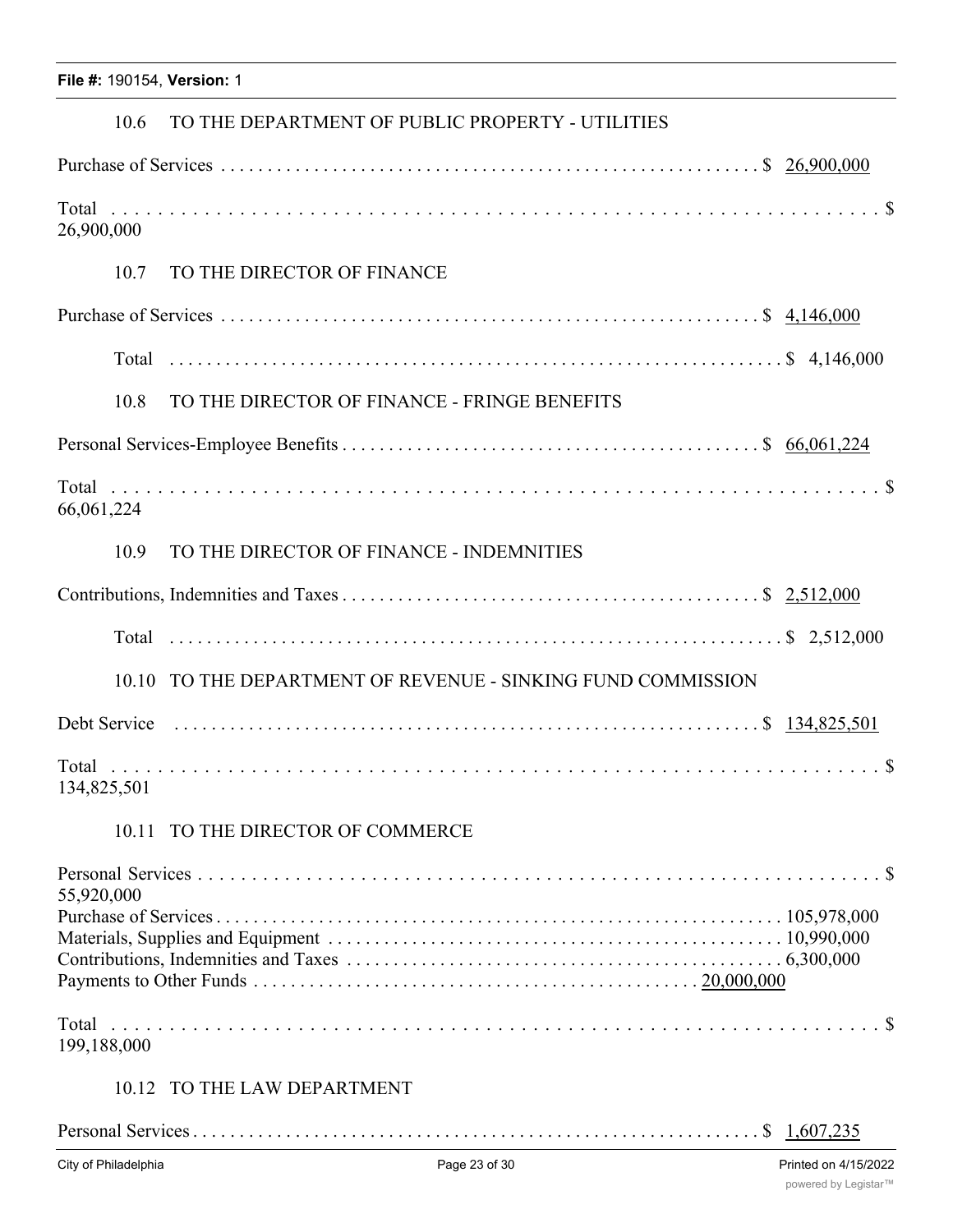| OFFICE OF SUSTAINABILITY                                                                                                                                                                    |
|---------------------------------------------------------------------------------------------------------------------------------------------------------------------------------------------|
|                                                                                                                                                                                             |
|                                                                                                                                                                                             |
| SECTION 11. Appropriations in the sum of one hundred five million, one hundred forty-two thousand<br>(105,142,000) dollars are hereby made from the COMMUNITY DEVELOPMENT FUND, as follows: |
| DEPARTMENT OF PLANNING AND DEVELOPMENT                                                                                                                                                      |
|                                                                                                                                                                                             |
|                                                                                                                                                                                             |
| $11.2$ TO THE<br>DEPARTMENT OF LICENSES AND INSPECTIONS                                                                                                                                     |
|                                                                                                                                                                                             |
|                                                                                                                                                                                             |
| TO THE DIRECTOR OF FINANCE-FRINGE BENEFITS<br>11.3                                                                                                                                          |
|                                                                                                                                                                                             |
|                                                                                                                                                                                             |
| DIRECTOR OF FINANCE - COMMUNITY DEVELOPMENT BLOCK GRANT - TO BE                                                                                                                             |
| <b>ALLOCATED</b>                                                                                                                                                                            |
|                                                                                                                                                                                             |

## 11.5 TO THE DIRECTOR OF COMMERCE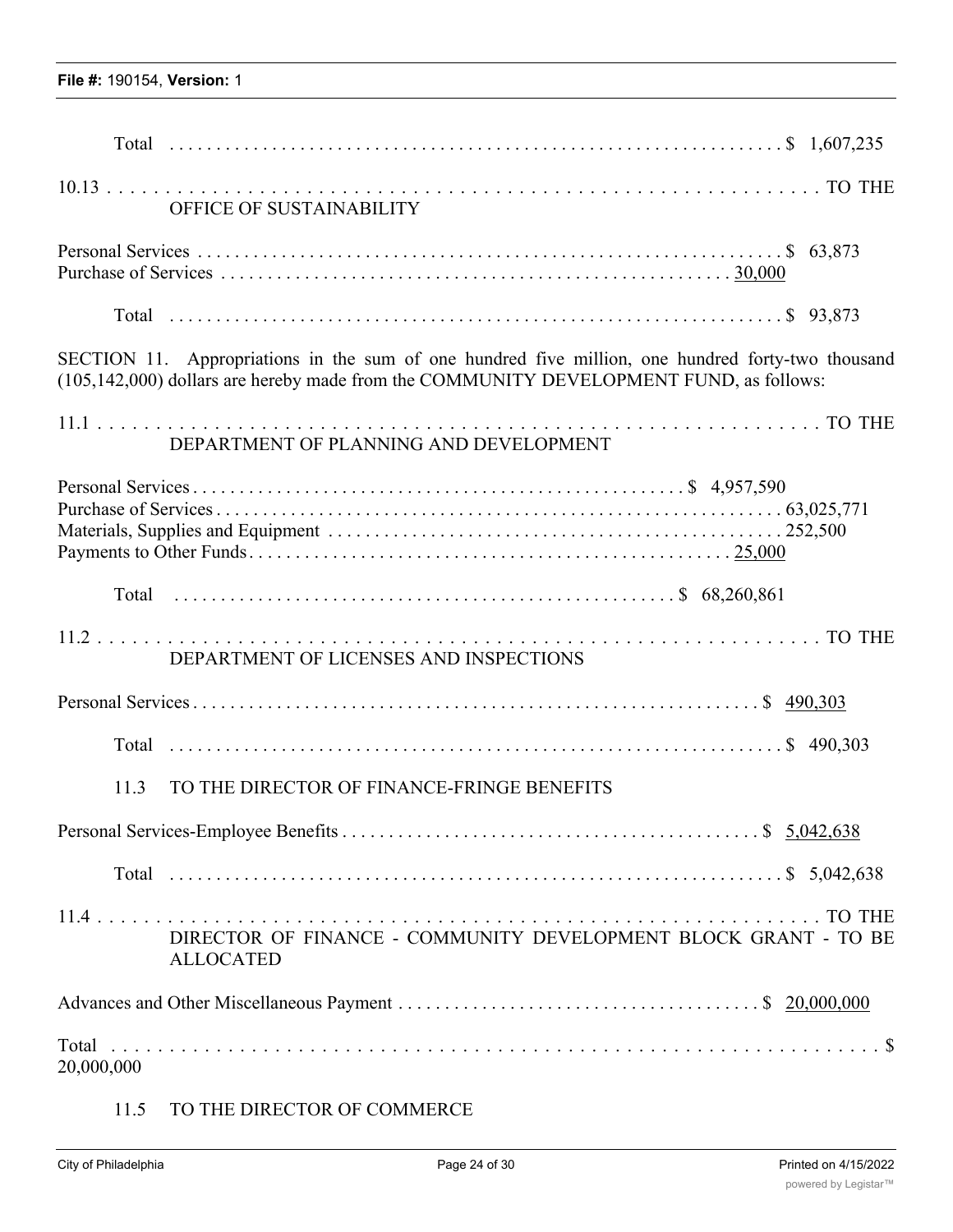Total . . . . . . . . . . . . . . . . . . . . . . . . . . . . . . . . . . . . . . . . . . . . . . . . . . . . . . . . . . . . . . . . . . \$ 11,152,625

11.6 TO THE LAW DEPARTMENT

|  | 195,573 |
|--|---------|
|--|---------|

Total . . . . . . . . . . . . . . . . . . . . . . . . . . . . . . . . . . . . . . . . . . . . . . . . . . . . . . . . . . . . . . . . . . \$ 195,573

SECTION 12. Appropriations in the sum of seven million (7,000,000) dollars are hereby made from the CAR RENTAL TAX FUND, as follows:

12.1 TO THE DEPARTMENT OF REVENUE - SINKING FUND COMMISSION

Total . . . . . . . . . . . . . . . . . . . . . . . . . . . . . . . . . . . . . . . . . . . . . . . . . . . . . . . . . . . . . . . . . . \$ 7,000,000

SECTION 13. There is hereby authorized eleven million, nine hundred forty-three thousand (11,943,000) dollars to be paid from the MUNICIPAL PENSION FUND, the recurring costs of administering the functional activities of the Board of Pensions and Retirement. The Director of Finance is authorized to transfer these costs to the appropriate funds based on the appropriate allocation plan, as he/she shall determine:

# 13.1 TO THE BOARD OF PENSIONS AND RETIREMENT

11,943,000

SECTION 14. Appropriations in the sum of sixty-eight million four hundred sixteen thousand (68,416,000) dollars are hereby made from the HOUSING TRUST FUND, as follows:

## 14.1 TO THE DEPARTMENT OF PLANNING AND DEVELOPMENT

Personal Services . . . . . . . . . . . . . . . . . . . . . . . . . . . . . . . . . . . . . . . . . . . . . . . . . . . . . . . . . . . . . . . \$ 2,250,000 Purchase of Services. . . . . . . . . . . . . . . . . . . . . . . . . . . . . . . . . . . . . . . . . . . . . . . . . . . . 66,166,000 Total . . . . . . . . . . . . . . . . . . . . . . . . . . . . . . . . . . . . . . . . . . . . . . . . . . . . . . . . . . . . . . . . . . \$ 68,416,000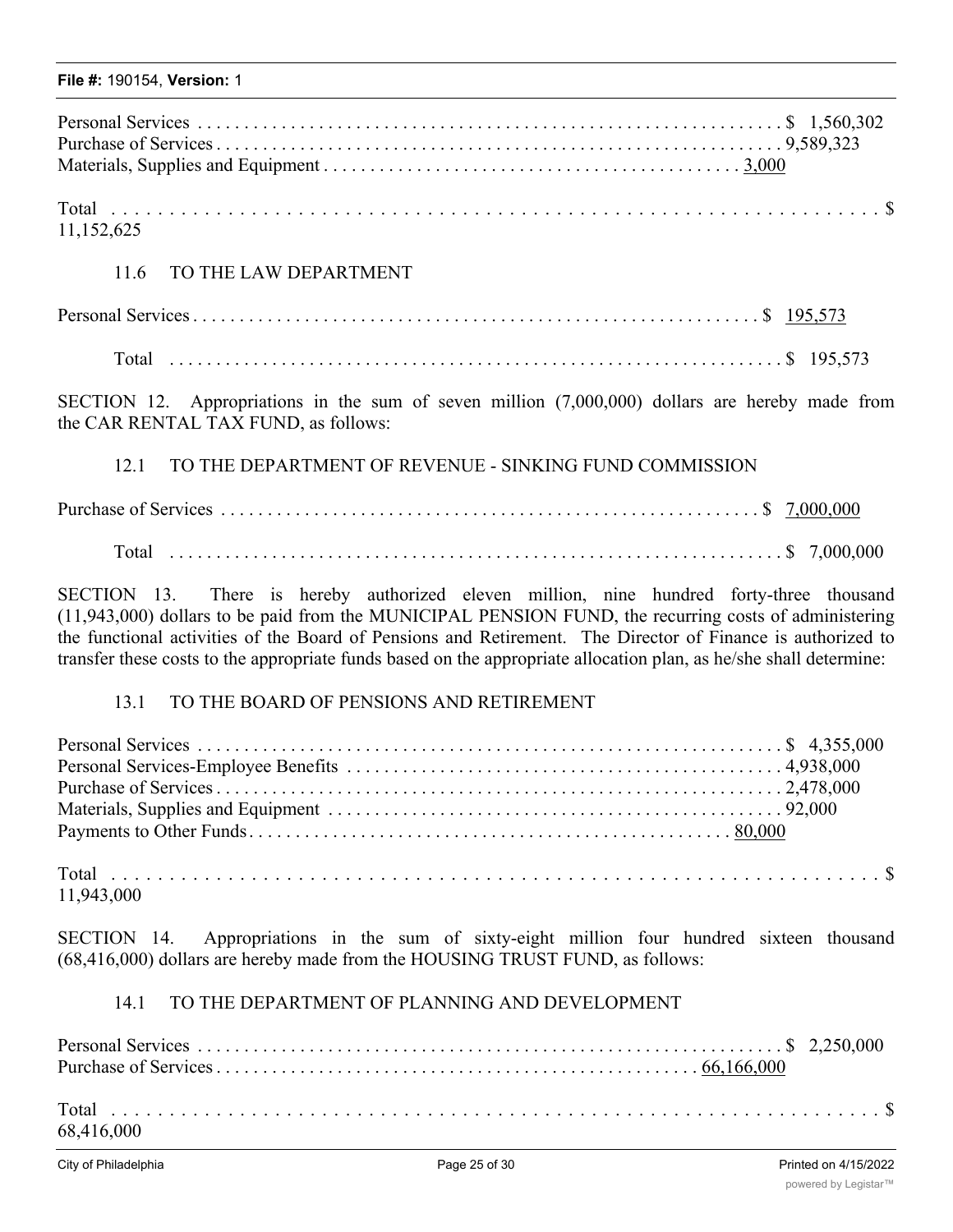SECTION 15. Appropriations in the sum of three hundred nineteen million, five hundred forty-one thousand (319,541,000) dollars are hereby made from the ACUTE CARE HOSPITAL FUND, as follows:

## 15.1 TO THE DEPARTMENT OF PUBLIC HEALTH

| 20,153,408                                                                                                                               |
|------------------------------------------------------------------------------------------------------------------------------------------|
| 15.2<br>TO THE DEPARTMENT OF PUBLIC HEALTH - STATE PAYMENT                                                                               |
|                                                                                                                                          |
| 299,000,000                                                                                                                              |
| 15.3<br>TO THE DIRECTOR OF FINANCE                                                                                                       |
|                                                                                                                                          |
|                                                                                                                                          |
| TO THE DIRECTOR OF FINANCE - FRINGE BENEFITS<br>15.4                                                                                     |
|                                                                                                                                          |
|                                                                                                                                          |
| TO THE DEPARTMENT OF REVENUE<br>15.5                                                                                                     |
|                                                                                                                                          |
| Total                                                                                                                                    |
| Appropriations in the sum of one hundred (100) dollars are hereby made from the<br>SECTION 16.<br>BUDGET STABILIZATION FUND, as follows: |
| TO THE DIRECTOR OF FINANCE - BUDGET STABILIZATION<br>16.1                                                                                |
|                                                                                                                                          |
|                                                                                                                                          |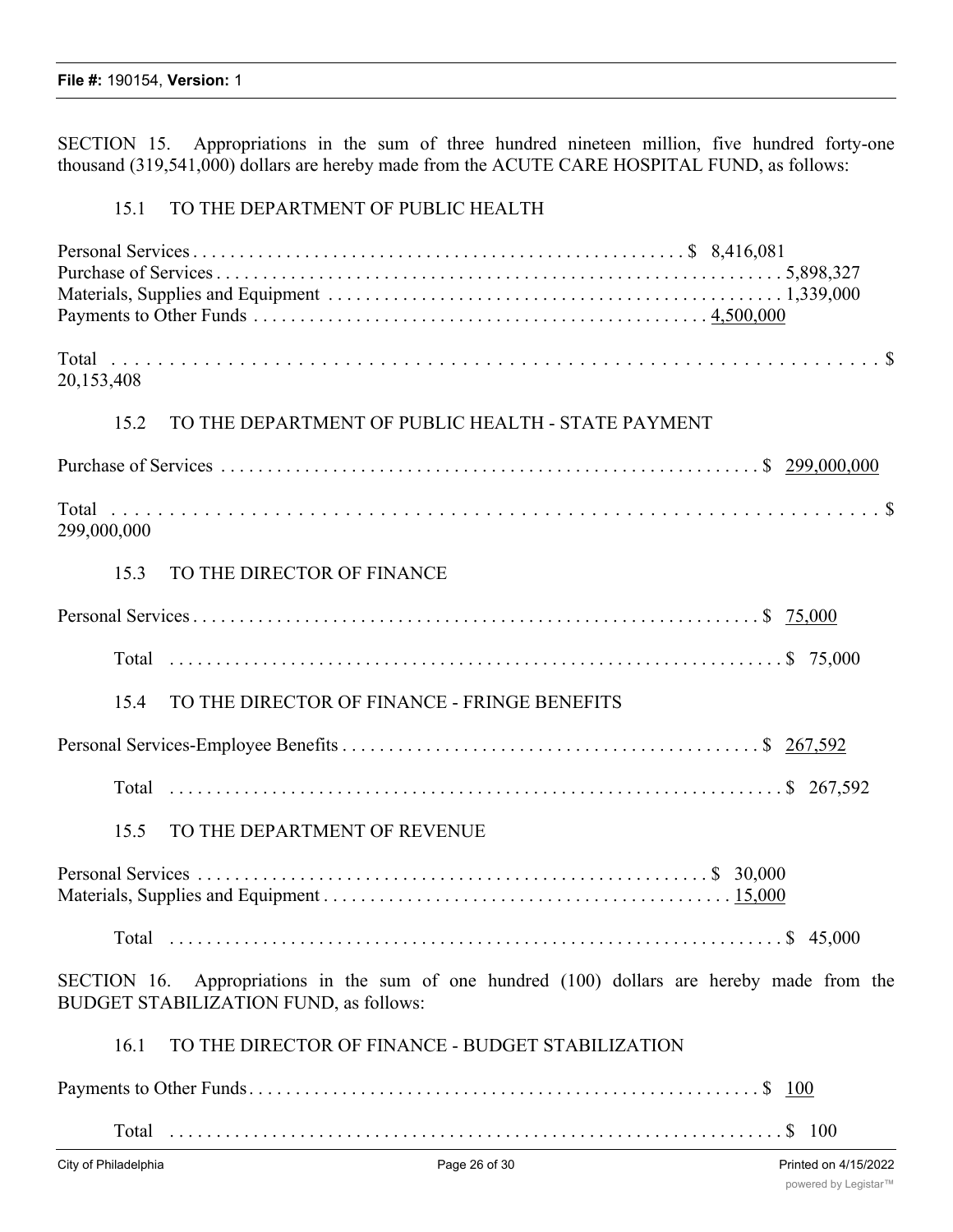SECTION 17. General Provisions.

(1) The sums herein appropriated under Items 2.40, 3.7, and 10.9 "To the Director of Finance-Indemnities" shall be used for the purpose of settling claims against the City. Payments therefore shall be made by the Director of Finance only upon the authorization of the City Solicitor or his/her designated representative for this purpose.

(2) If any function is transferred from one office, department, board or commission to another office, department, board or commission, the Director of Finance may not, without Council approval by ordinance, transfer to the successor office, department, board or commission those portions of the appropriations which appertain to the function transferred.

(3) Whenever, pursuant to the provisions of Section 8-401 of The Philadelphia Home Rule Charter, employees of any office, department, board or commission are used by another office, department, board or commission, the compensation of such employees for the period of such use may, at the discretion of the Director of Finance, be charged against the applicable appropriations to the using office, department, board or commission. The Director of Finance shall notify the President of Council, the Chief Clerk of Council and the Chair of the Appropriations Committee at least two (2) days prior to making any such charge against appropriations.

(4) In respect to any grant received by the City under Sections 5, 6, 7 or 9 of this Ordinance, The Director of Finance may, upon written authorization by the grantor transfer non-City funds between and among classes. The authorizations for such transfers shall be transmitted by The Director of Finance to the Clerk of Council within two (2) working days of any such transfer, along with a statement explaining the reason for such transfer. Transfers between and among departments respecting grants of two hundred fifty thousand (250,000) dollars or greater shall not be made except with the prior approval of the Council by resolution or ordinance. Approval shall not be granted to any such transfer request submitted to Council unless it is accompanied by a copy of the grant proposal (and, if received, the grant award) which has caused the transfer request to be made. Transfers between and among departments respecting grants of less than two hundred fifty thousand (250,000) dollars shall be made upon written authorization of the Director of Finance; provided however, that such authorization, along with a full description of the grant affected is transmitted to the President of Council at least two (2) days before the effective date of such authorization.

In respect to funds from the Department of Housing and Urban Development's Community Development Block Grant (CDBG) appropriated under Section 11 of this Ordinance, the limitations set forth in the provisions of Chapter 21-1100 of The Philadelphia Code shall govern any transfer of CDBG funds between and among classes, departments and elements (grants).

(5) In respect to the appropriation made in Item 11.4 of this Ordinance "To the Director of Finance-Community Development Block Grant-To be Allocated", the sums shall not be construed as being available for commitment prior to the adoption of any ordinance appropriating moneys to be made available by the Department of Housing and Urban Development for the Fiscal Year 2020.

(6) The Director of Finance may make adjustments for obligations incurred in Fiscal Year 2019 and prior years. These may be made out of the appropriations therefore to the respective offices, departments, boards, commissions and agencies for Fiscal Year 2020. Within one week of taking any action authorized by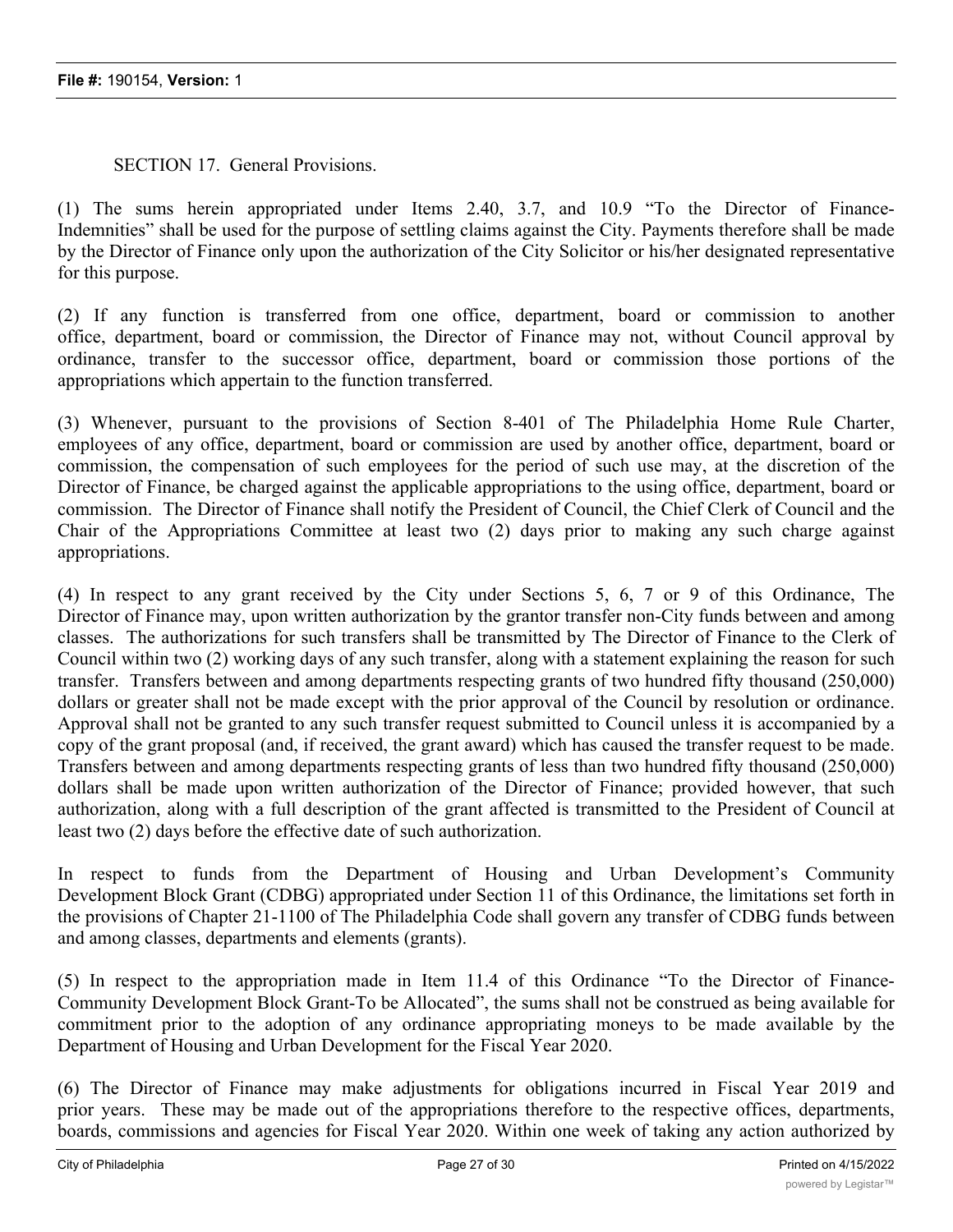this subsection (6), the Director of Finance shall provide written notice to the President and all members of the Council, with a copy to the Chief Clerk of Council, detailing such action.

(7) Except as otherwise provided by this Ordinance, special funds heretofore established pursuant to ordinance or statute, shall continue to be utilized in Fiscal Year 2020 for the purposes and in the manner prescribed by such ordinance or statutes to the extent that they are consistent with the provisions of the Philadelphia Home Rule Charter.

When under The Philadelphia Home Rule Charter an appropriation is a prerequisite to payments of money from such special funds, this paragraph should be construed as an appropriation of the full receipts of such funds for the purpose heretofore authorized by such ordinance or statutes, except that this paragraph shall not be construed as an appropriation of any funds contained in the Housing Trust Fund created under Chapter 21-1600 of The Philadelphia Code, and expenditures from the Housing Trust Fund shall be made only pursuant to appropriations made in Section 14 of this Ordinance. The provisions in the prior sentence relating to the Housing Trust Fund are not severable from the remainder of that sentence or from any of the other provisions of this subsection (7), but are essentially and inseparably connected with those provisions, it being Council's intent that no portion of this subsection (7) would have been enacted if it did not also contain the provisions relating to the Housing Trust Fund.

The Director of Finance is authorized and directed to impound the balance of any special fund with respect to which he/she finds that the purposes for which the fund is being expended were intended by ordinance or law to be funded by an appropriation made in other Sections of this Ordinance.

(8) The City Treasurer is authorized and directed to make temporary advances in such amounts as the Director of Finance shall specify between any of the operating funds receiving appropriations in this Ordinance or between any operating fund and the Capital Projects Fund, and the Industrial and Commercial Development Fund, in anticipation of the collection of revenues or other receipts which are estimated to be receivable during the Fiscal Year 2020. Such advances shall bear interest at such rates as the City Treasurer, upon approval of the Director of Finance, shall determine.

(9) The amounts herein appropriated for Purchase of Services; Materials, Supplies and Equipment; Contributions, Indemnities and Taxes; and Debt Service shall be deemed to be available for encumbrance upon the effective date of this Ordinance, to the extent necessary to facilitate the operations of the various offices, departments, boards and commissions for Fiscal Year 2020; provided, that no service shall be rendered prior to July 1, 2019 and no materials, supplies or equipment acquired shall be used in Fiscal Year 2019 except to the extent required to prepare for Fiscal Year 2020.

Such portions of the appropriations herein made for debt service to the Sinking Fund Commission may be paid over to the City's fiscal agent prior to July 1, 2019 as in the judgment of the Director of Finance is necessary to meet interest and principal on the debt of the City due on July 1, 2019.

(10) The Director of Finance is authorized to charge or credit fund balances available for appropriations as of June 30, 2019 to record properly actual charges for Interfund Services for the Fiscal Year 2019.

(11) The Director of Finance is authorized to charge to fund balance payment of any obligation properly incurred in Fiscal Year 2019 or in any prior year, provided that at the time such obligation was incurred an appropriation was available against which it could have been charged, but that such appropriation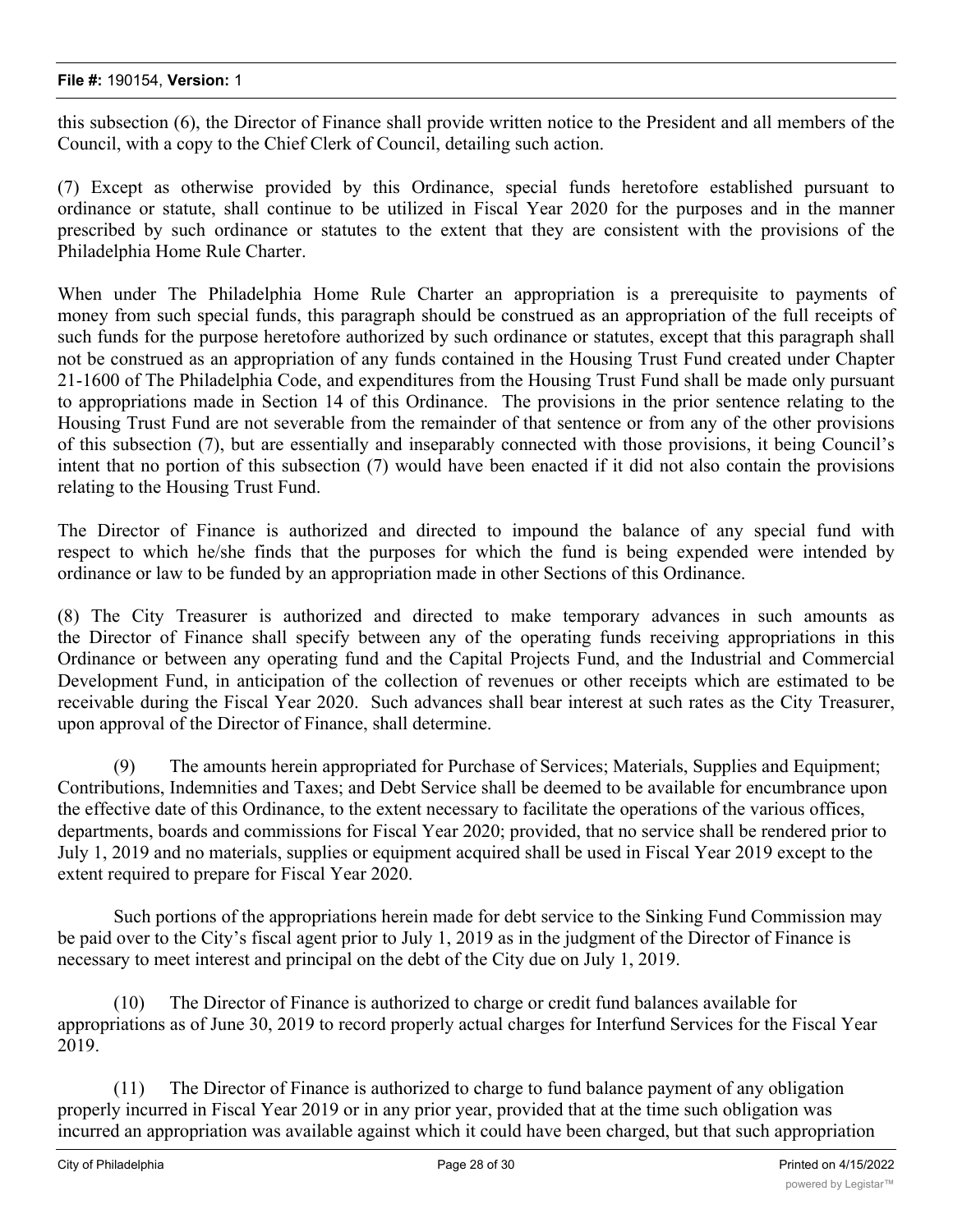shall have ceased to exist due to merger into surplus. It is further provided that the payment of any such obligation be in the same manner and subject to the same controls as would have been followed had the obligation been paid in a timely manner. Within one week of taking any action authorized by this subsection (11), the Director of Finance shall provide written notice to the President and all members of Council, with a copy to the Chief Clerk of Council, detailing such action.

(12) Provided that the appropriation contained in Sections 7, 9 and 11 of this Ordinance shall be made available for encumbrances and/or expenditure only when the Director of Finance has certified that he/she has been responsibly advised that funds necessary to finance such appropriation or portion thereof have been received or are to be forthcoming from another government or from a nongovernmental source.

In such event the Director of Finance is authorized to accept the award for the City and to provide for the appropriation as may be required to execute the program covered by the award.

(13) The Director of Finance is authorized and directed to restore any deficiency in any Sinking Fund Reserve established pursuant to a revenue bond general ordinance, when such deficiency results from a decline in the market value of its investments, by charging the amount of the deficiency against available loan balances, or in the absence of available loan balances, against the appropriate operating fund balance. Within one week of taking any action authorized by this subsection (13), the Director of Finance shall provide written notice to the President and all members of Council, with a copy to the Chief Clerk of Council, detailing such action.

(14) None of the appropriations herein provided in Section 11 shall be encumbered against or expended out of the forty fifth (45th) entitlement grant prior to the formal award thereof: Provided, that pending the receipt of all or a portion of the aforesaid grant award the Director of Finance is authorized to finance the appropriations herein provided from balances of prior entitlement grants awards. The authorization for such financing shall be transmitted by the Director of Finance to the Clerk of Council within two (2) working days of any such authorizations.

(15) In respect to the authorization amounts as set forth in Section 13 for purposes of operating the Board of Pensions and Retirement, the Director of Finance may increase each class amount by an amount not to exceed fifteen percent (15%) of the total budget for the fund for Fiscal Year 2020. The authorization for such increases shall be transmitted by the Director of Finance to the Clerk of Council within two (2) working days of any such increases.

(16) The appropriation contained in Section 9.23 of this Ordinance shall only be made available for obligation upon certification by the Director of Finance that Community Development Block Grant unexpended funds are available for Interim and Construction Assistance and that the amounts to be made available are guaranteed by an irrevocable Letter of Credit or similar security. At such time the Director of Finance may authorize amounts to be provided from his/her appropriation, which amounts shall be financed by Community Development Block Grant revenues. Amounts which are repaid shall be credited as program income to finance Community Development Fund activities.

The Director of Finance and the Director of Planning and Development, in accordance with the regulations of the Department of Housing and Urban Development (HUD), are authorized and directed to draw funds in a single lump sum from HUD's Community Development Block Grant (CDBG) to the City of Philadelphia for the appropriation contained in Section 11.1 of this Ordinance to establish a rehabilitation fund in one or more private institutions for the purpose of financing the rehabilitation of privately owned properties as part of the City's CDBG program. Funds drawn down from HUD, pursuant to this authorization, may be